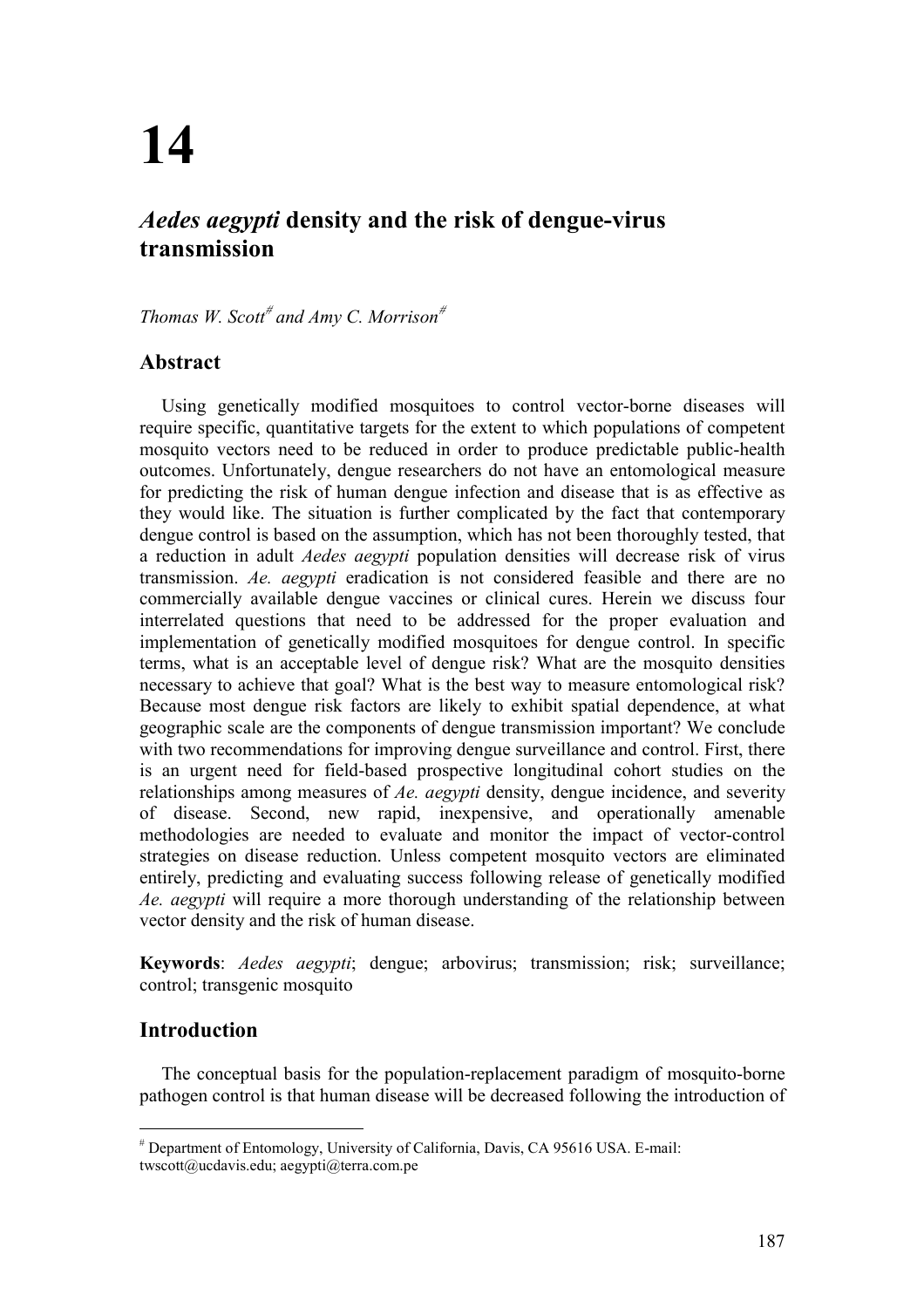a gene into a mosquito population that confers resistance to the pathogen (James 2000). The goal is to replace an existing susceptible mosquito population with one that is composed of refractory conspecifics by altering vector competence, or the capacity for mosquitoes to become infected with and transmit a pathogen. Modification of the structure of an existing population is a strategic departure from earlier genetic tactics, which aimed to reduce mosquito density by interfering with their reproduction (see chapters by Reisen and Lounibos elsewhere in this volume). Although details of the two approaches are different, the desired outcomes are equivalent;i.e., to reduce the number of competent mosquito vectors and, as a result, disease in humans will decrease.

Successful application of population replacement will rely heavily on knowledge of relationships among mosquito density, human infection with the mosquito-borne pathogen, and severity of human disease. Those associations become unimportant only if population replacement is perfect; that is, all competent mosquitoes are eliminated and immigration of competent mosquitoes is permanently prevented. Short of competent vector eradication, understanding the relationship between mosquito density and human infection is critical for a realistic probability of disease prevention. Successful application of population replacement will require specific, quantitative targets for the extent to which populations of competent vectors need to be reduced in order to produce predictable public-health outcomes (Scott et al. 2002).

In this chapter we discuss the relationship between density of *Aedes aegypti* and human dengue virus infections. Although critical for successful application of population replacement, the material covered has broad application that transcends genetically modified mosquitoes (GMM). It is relevant to any method that is intended to reduce disease by reducing, but not eliminating, *Ae. aegypti* populations. When appropriate we raise important unanswered questions, make recommendations for how knowledge gaps could be filled, and suggest which new methodologies would be most helpful. To place this discussion in its proper perspective, it must be noted that vector density is one of many topics related to a thorough evaluation and application of population-replacement technology. Other issues – for example, spread and stability of introduced genes, the evolutionary consequences of mosquito transformation, quantitative assessments of mosquito biology and disease control, and components of vector capacity other than vector density – are discussed elsewhere in this volume and in recent publications (Scott et al. 2002).

## **Relationships between mosquito density and pathogen transmission**

Malariologists (Charlwood et al. 1998) have been more successful than dengue researchers in relating vector density to infection and disease (Scott et al. 2002). The entomological inoculation rate (EIR), which is defined as the number of sporozoiteinfected mosquitoes biting a person per unit of time, is a robust measure of entomological risk for transmission of malaria parasites. Recent prospective epidemiological studies produced valuable insights into the relationships between EIR and malaria morbidity and mortality (Smith, Leuenberger and Lengeler 2001). Results were not always intuitively obvious, fortifying the need for additional field-based studies that directly link entomology with epidemiology. For example, in southern Tanzania the risk of human infection increased with the EIR when the prevalence of human infection was low (Boëte and Koella 2003). But when parasite prevalence was high, transmission became saturated and an increase in EIR did not result in a rise in detection of parasites in infants. Another concern is that long-term vector-density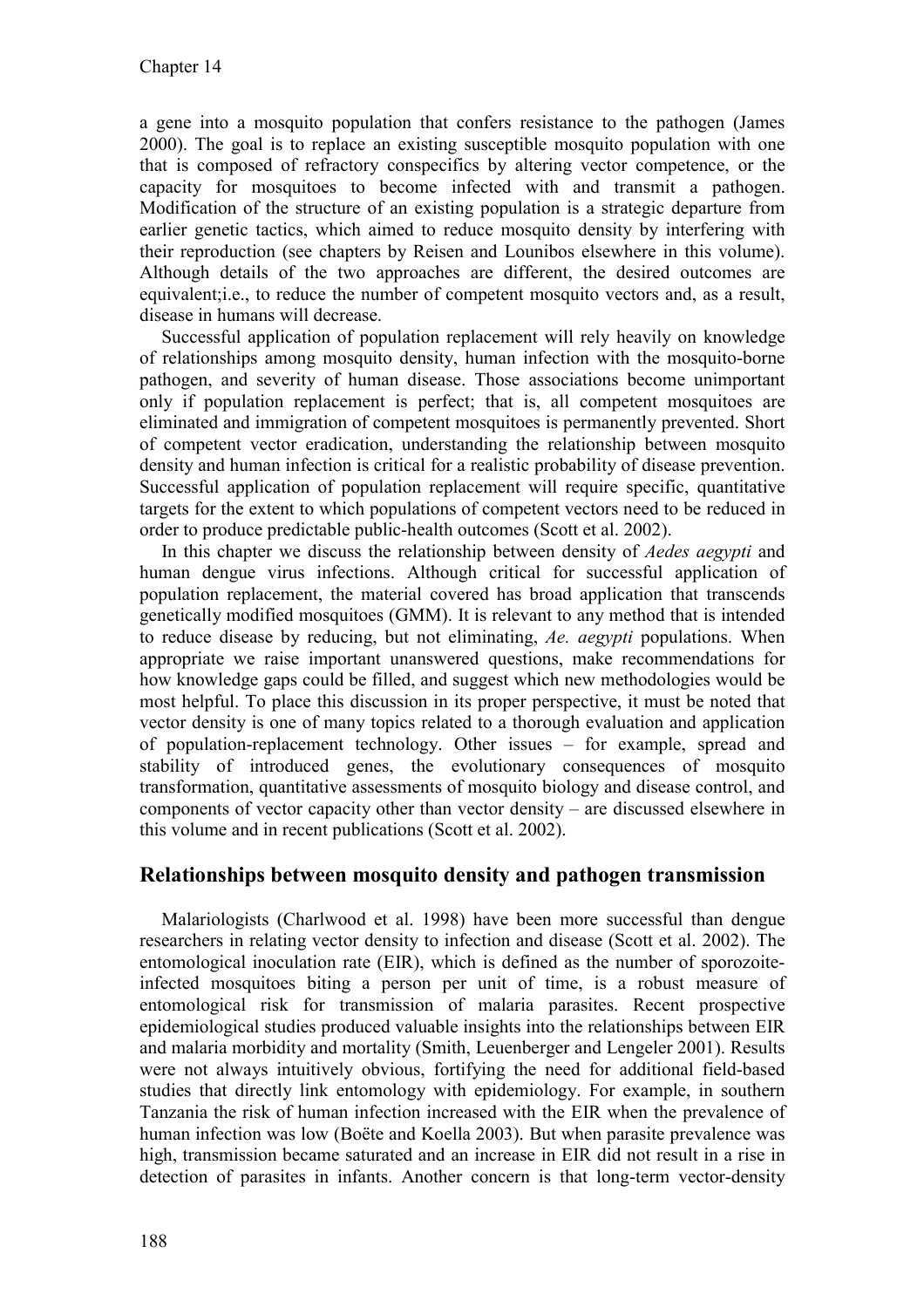reduction will drive mosquito abundance toward the minimal entomological threshold and result in unstable malaria transmission. When this happens, a higher proportion of people will survive to adulthood without being infected with malaria parasites. Primary infections in adults will result in more severe disease than if the initial infections were predominately in children who developed immunity and consequently experienced less severe disease as adults. This phenomenon is known as the "rebound effect" and is a possible adverse outcome that can occur when pathogen transmission is reduced but not eliminated. The goal of a GMM release, similarly, would most likely be to reduce the number of new human infections rather than to eliminate them. Recent results from bed-net studies indicate, however, that reduction in contact between humans and infected mosquitoes does not result in a detectable increase in severity of disease, even after years of bed-net usage (Maxwell et al. 2002). A complicating factor for malaria, that is less of a problem for dengue, is that because parasites in a given location are often transmitted by more than one mosquito species, rendering one species or chromosomal form resistant will not prevent transmission by other, non-transformed mosquitoes. The relative contribution of different mosquito populations to the local burden of malaria will need to be understood to predict the impact of a GMM release. Overall, an improved understanding of the relationships among various measures of entomological risk, human infection, and disease prevalence and incidence would be important contributions for strengthening predictions for the effect of population replacement on malaria transmission.

Unfortunately, dengue researchers do not have an entomological measure for predicting the risk of human infection and disease that is as effective as the EIR is for malaria risk predictions. Virus infection rates in *Ae. aegypti* are typically too low (Kuno 1997) to base a surveillance program on an EIR or its equivalent. This is especially true when one considers the currently available technology for collecting adult female *Ae. aegypti* and detecting virus in them. In addition, sterilizing immunity that follows a dengue-virus infection, which is different from the non-sterilizing response associated with malaria, can lead to spatially and temporally explicit patterns of virus transmission. For example, the probability of transmission will be low in an area regardless of the magnitude of measures of entomological risk, if human herd immunity is high. Conversely, if herd immunity is low, relatively low population densities of *Ae. aegypti* could precipitate an epidemic.

In a large, cohort-based prospective study Morrison and Scott (unpublished data) determined that traditional indices for *Ae. aegypti* density are correlated with prevalence of human dengue infections, but are at best weakly correlated with the incidence. The relationship of *Ae. aegypti* indices to the diversity of dengue-related disease is essentially unknown. Inconsistent associations from research prior to that of Morrison and Scott may in part be attributable to relatively small sample sizes and short durations of study. Moreover, *Ae. aegypti* survive and efficiently transmit dengue virus even when their population densities are remarkably low (Kuno 1997). Efficient virus transmission at low vector densities has been attributed to this mosquito's propensity to imbibe blood meals almost exclusively from humans and to do so frequently  $(0.6 - 0.8 \text{ meals per day})$ , something that increases their contact with human hosts and as a result enhances their opportunities for contracting or transmitting a virus infection (Scott et al. 2000a).

Reduction of vector populations is currently the only way to prevent dengue because there is no commercially available vaccine or clinical cure. A successful population-replacement strategy that reduces mosquito density below threshold levels but falls short of *Ae. aegypti* eradication will reduce human herd immunity and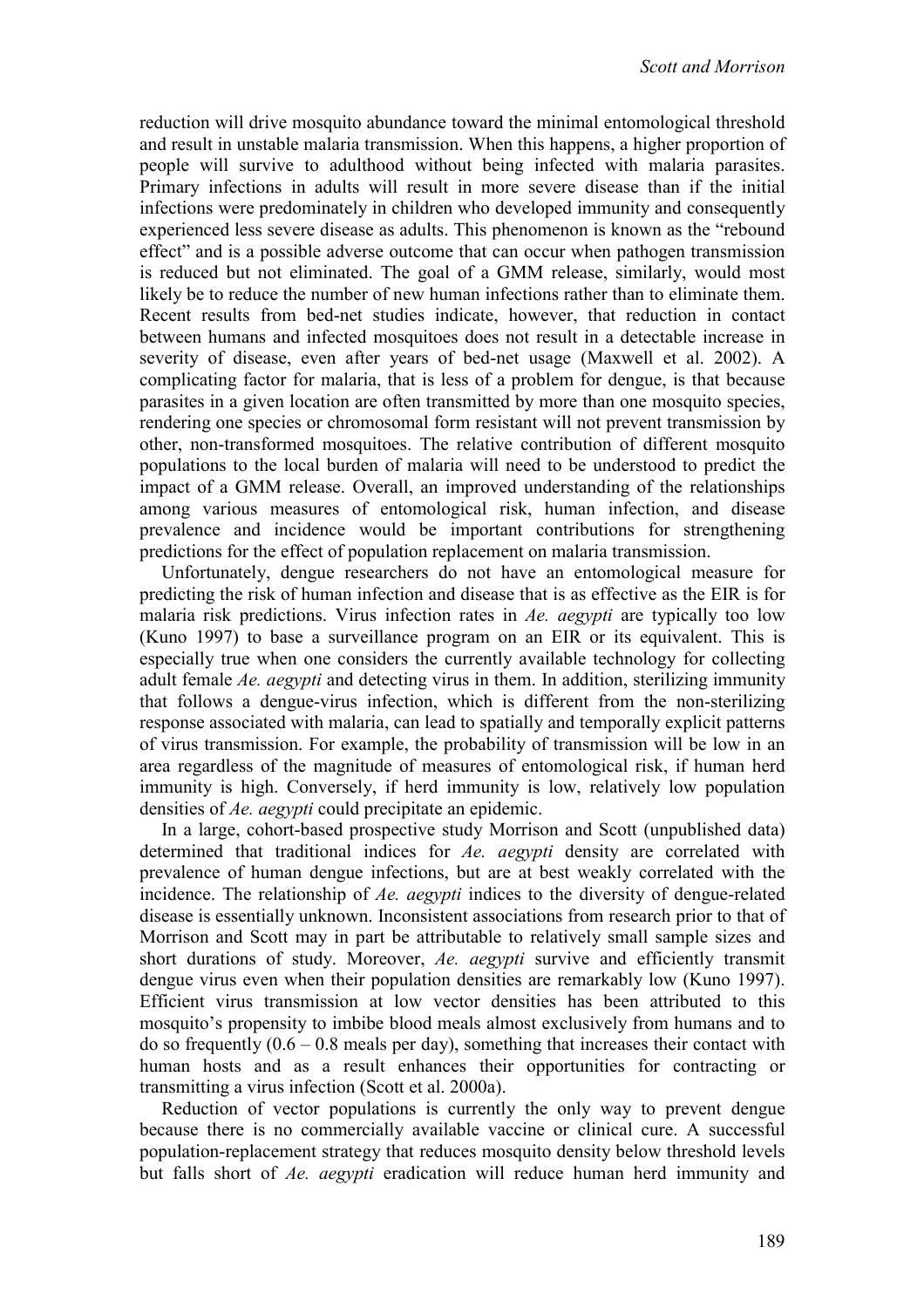accordingly increase the risk of virus transmission. Minimal entomological thresholds for dengue, which are low even without vector control (Kuno 1997) because of *Ae. aegypti*'s unusually efficient ability to transmit virus, will need to be reduced to even lower levels. A public-health program that requires decreasingly smaller numbers of competent mosquito vectors will be difficult to manage operationally and, more importantly, to sustain over any considerable period of time. Nevertheless, without information on the relationship between vector density and disease risk dengue prevention programmes will lack specific targets for vector densities. Accordingly, predicting and validating entomological thresholds is one of the most important contributions that could be made to our understanding of dengue epidemiology and the application of population-replacement strategies for disease prevention.

## **Entomological assumptions of dengue control**

Methodologies for the surveillance and control of *Ae. aegypti* are rooted in techniques that were developed for mosquito eradication in order to prevent yellow fever. In the 1950s and 1960s a hemisphere-wide campaign to eradicate *Ae. aegypti* was initiated in the New World (*Dengue and dengue hemorrhagic fever in the Americas: guidelines for prevention and control* 1994). The programme was successful, eliminating the mosquito from most of Latin America. It relied heavily on vector surveillance to detect the presence or absence of *Ae. aegypti*. Although programmes to eliminate *Ae. aegypti* helped define the value of vector eradication for disease prevention, eradication efforts provided little insight into the quantitative relationships between mosquito abundance and dynamics of virus transmission (*Dengue and dengue hemorrhagic fever in the Americas: guidelines for prevention and control* 1994; Gubler and Kuno 1997; Reiter and Gubler 1997). For a variety of reasons – including changes in political and public-health priorities, changes in human demographics, increases in human travel, mosquito resistance to insecticides, and, perhaps most importantly, the inability to sustain the funding and infrastructure requirements of eradication – reinfestation of cleared areas began in the 1970s. Subsequently, in 1994 the Pan-American Health Organization (PAHO) declared eradication of *Ae. aegypti* an unattainable goal (*Dengue and dengue hemorrhagic fever in the Americas: guidelines for prevention and control* 1994).

The new goal of dengue prevention and control programmes became the "costeffective utilization of limited resources to reduce vector populations to levels at which they are no longer of significant public-health importance" (*Dengue and dengue hemorrhagic fever in the Americas: guidelines for prevention and control* 1994). The implicit assumption of this approach is that a reduction in the adult *Ae. aegypti* populations will decrease risk of virus transmission. In fact, it could be interpreted that any reduction, no matter how small, will reduce disease (Reiter and Gubler 1997). Although this recommendation makes intuitive sense, it is not precise enough to be applied in an operational context. How should public-health entomologists identify and then reduce mosquito populations to the level at which they are no longer significant? Vector-control programmes require a different kind of surveillance from the presence or absence criteria used in the eradication paradigm. For control the objective is to maintain *Ae. aegypti* populations below or close to minimal transmission thresholds, slow the force of dengue-virus transmission, and reduce sequential infections with heterologous serotypes, which are positively associated with increased risk of severe disease (Vaughn et al. 2000). The fundamental premise is that disease can be managed by reducing *Ae. aegypti*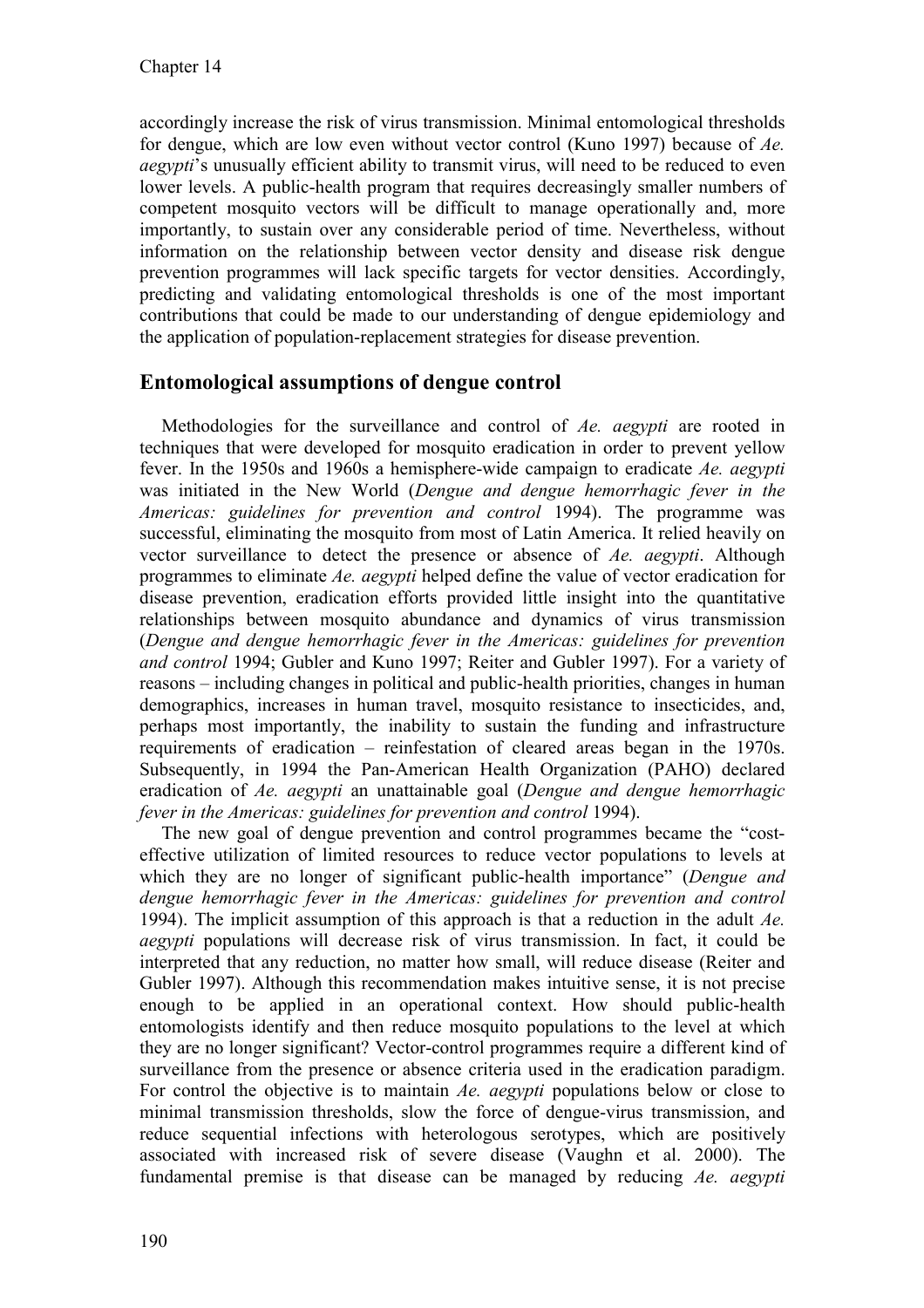population densities. However, no well-controlled field studies have been carried out to define the dynamic relationships between *Ae. aegypti* density and human virus infections. Assumptions about the relationship between mosquito density and dengue risk were not necessary for eradication programmes. They are, however, essential for a vector-control strategy, including those based on the release to GMM, and as such they must be defined and validated.

The shift in focus from mosquito eradication to control prompted a re-evaluation of *Ae. aegypti* surveillance techniques. Unfortunately, associations between existing indices and dengue transmission have not proven to be satisfactorily predictive. This may be because the most commonly applied indices are based on easy to sample immature *Ae. aegypti* that do not transmit virus. Only adult females transmit virus, and because they do not enter standard mosquito traps they are difficult to collect in the context of a geographically diverse surveillance programme. Development of new methodologies to collect adult *Ae. aegypti*, especially females, for surveillance purposes would be a most valuable contribution to dengue prevention including the evaluation of the population replacement strategies.

A successful dengue-control programme based on vector control will require that four interrelated questions be answered (see Figure 1). First, in specific terms, what is an acceptable level of dengue risk? Second, what are the mosquito densities necessary to achieve that goal? Answering this question requires a detailed understanding of the



Figure 1. Four interrelated questions for determining entomological thresholds for prevention of dengue virus-related illness.

relationship between mosquito density and dengue transmission, so that one can predict the public-health impact of specified reductions in the abundance of competent mosquito vectors. Third, what is the best way to measure entomological risk? By this we mean identification of methods and survey designs. Fourth – because most dengue risk factors are likely to exhibit spatial dependence – at what geographic scale are the components of dengue transmission important? Because parameters and processes important at one scale are frequently not important or not predictive at another scale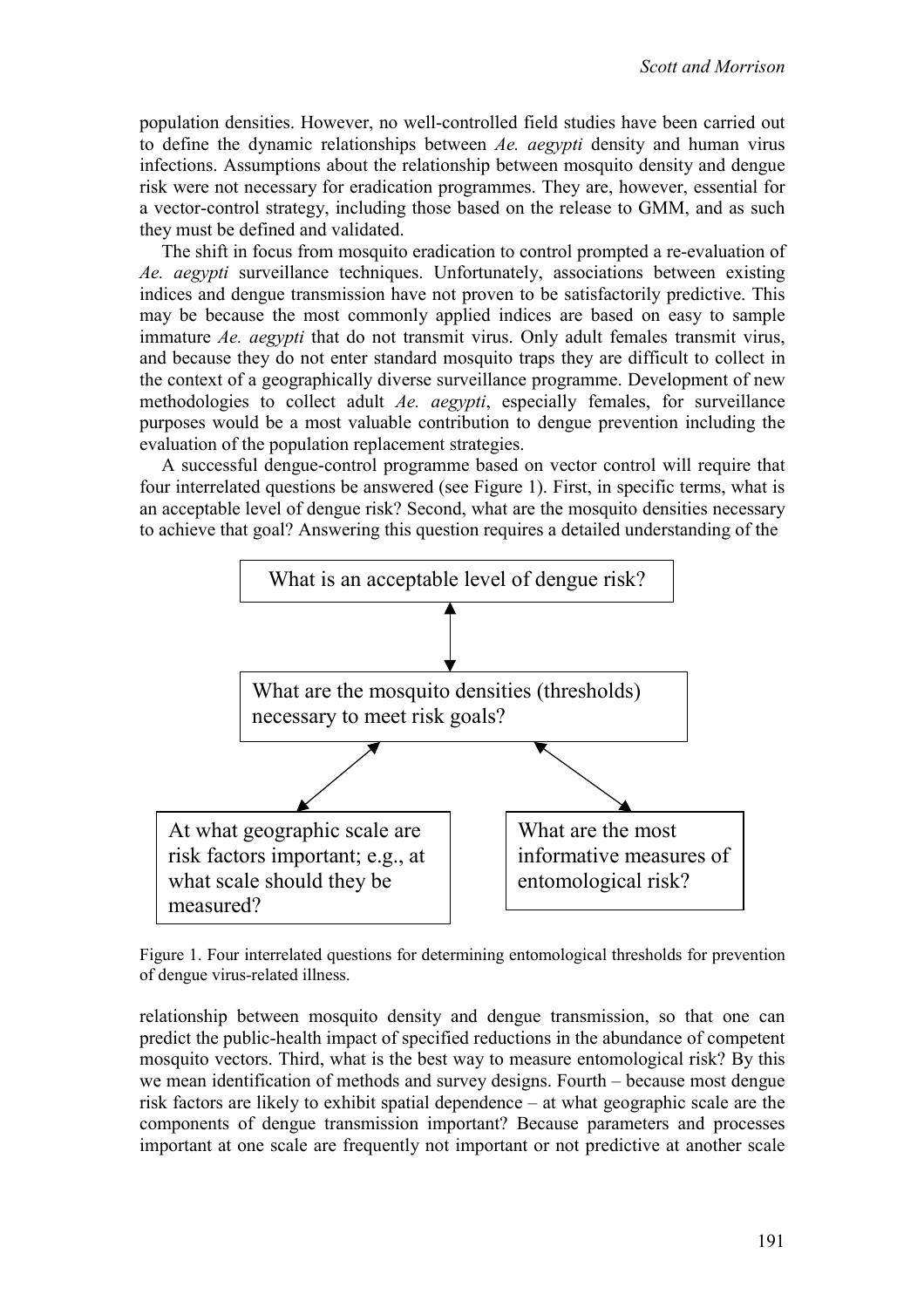(Liebhold, Rossi and Kemp 1993), the appropriate geographic scale must be identified for important dengue risk factors.

The remainder of this chapter is a review of key elements of these issues with our suggestions for how they can be clarified. A fundamental component that is woven throughout our discussion is that the answers to these questions can and should be derived from field-based research.

#### **What is an acceptable level of dengue risk?**

Defining an acceptable level of dengue risk will be a complex and dynamic process that will depend on the resources, public-health priorities, and history of dengue in the country or region affected. A likely acceptable and overreaching goal will be the desire to prevent large, explosive epidemics. The objective will be to reduce the force of virus transmission. In order to understand transmission well enough to predict outcomes of interventions with reasonable certainty, considerably more needs to be learned about the relationship between transmission dynamics and severe disease. This should be a priority for study. In practice, public-health officials will most often set goals based on the individual needs of their country or region. Goals will need to be dynamic; that is, they will need to fluctuate as virus transmission and successes in disease prevention rise and fall. So that, for example, goals could range from no deaths in a community to no hospitalizations to no children missing school with a dengue illness to specified reductions in any of these outcomes. It cannot be overemphasized that the goal will be to prevent disease, which varies in severity and is not always a consequence of infection; some dengue infections are asymptomatic. Characterizing the relationship of mosquito density to human infection will be easier than with disease. Infection is a binary yes or no response. Disease is a continuous variable with multiple different outcomes ranging from the absence of disease to death. Defining these relationships will constitute the informational basis for the development of effective public-health policy and surveillance.

#### **What are the mosquito densities (thresholds) necessary to meet risk goals?**

A conceptual representation of the relationship between mosquito vector density and the risk of a person being infected with an arbovirus is illustrated graphically in Figure 2. In this scenario there are two thresholds. The maximum threshold is a density above which additional mosquitoes will not increase the risk of human infection because the system is saturated. Conversely, at densities below the minimum threshold the risk of infection does not decrease because there are too few mosquitoes to sustain transmission. Transmission has ceased or if virus is introduced its basic reproductive rate is always less than 1 and it fails to persist. Between those two densities it is predicted that there is a functional relationship linking density and risk, such that reduction in mosquito density results in a corresponding decrease in infection risk. Figure 2 represents one possible example of what is a dynamic and complex association. That is to say, the relationship is not a single curve. Instead it is a theoretically infinite series of different-shaped curves representing different circumstances and conditions. We expect that the shape of the curve, or the nature of the relationship between density and risk, will vary temporally and spatially depending on factors like human herd immunity, density of human hosts, characteristics of mosquito-human interaction, virus introductions into the system, virulence of virus strains, and weather – for example, temperature and relative humidity – that affect mosquito biology and mosquito-virus interactions.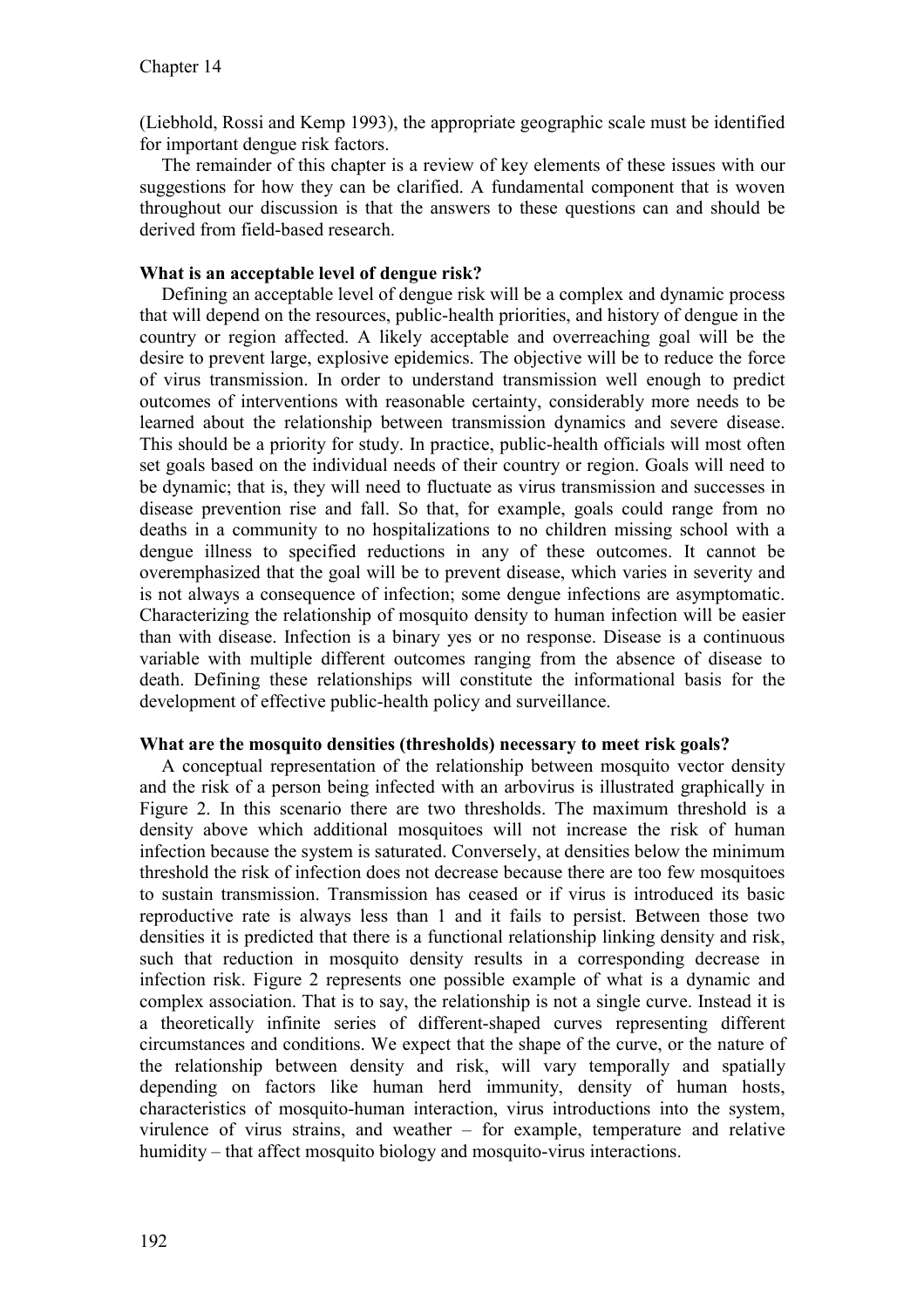



Mosquito density

Empirical derivation of a minimal entomological threshold for arbovirus transmission, to the best of our knowledge, was done only once before and it did not include dengue. From 1965 to 1967 in southern California W.C. Reeves and his colleagues (Reeves 1971) determined the relationship between the density of *Culex tarsalis* and transmission of western equine encephalomyelitis (WEE) virus. Mosquito densities were reduced by the application of insecticide over nearly 1,500 square miles in Kern County. The number of mosquitoes collected in bird-baited traps and New Jersey light traps (NJLT) were used as relative measures of mosquito density. The magnitude of virus transmission was estimated based on infection rates of *Cx. tarsalis* and detection of WEE-specific antibodies in sentinel chickens. Reeves concluded that when less than 1 mosquito was captured per trap per night, virus transmission had been reduced to the extent that it could not be detected. When 2 - 9 mosquitoes were captured per night, low levels of transmission could be detected. When more than 10 mosquitoes were captured, transmission increased and the risk of human or equine infection rose. A similar analysis with St. Louis encephalitis (SLE) virus indicated that thresholds were higher than for WEE – transmission was undetectable when mosquito densities were above 10 per trap per night – suggesting that transmission of SLE was less efficient than WEE. Olson et al. (1979) reported similar results for their retrospective analysis of relationships between NJLT and human-incidence data collected from 1953 to 1973 throughout California. These are important studies because they demonstrate the utility of relative measures, as opposed to the prohibitive requirement of absolute counts, of mosquito vector density for predicting transmission risk. As such, mosquitoes captured per unit time can be used to develop, apply, and evaluate novel techniques, like GMM, and public-health policy for reducing arboviral disease.

Establishing epidemiologically significant levels of entomological indices for dengue has been elusive (see Table 1). In urban areas in Latin America, a container index (CI) of less than 10 (Conner and Monroe 1923) or a house index (HI) of  $\leq 5$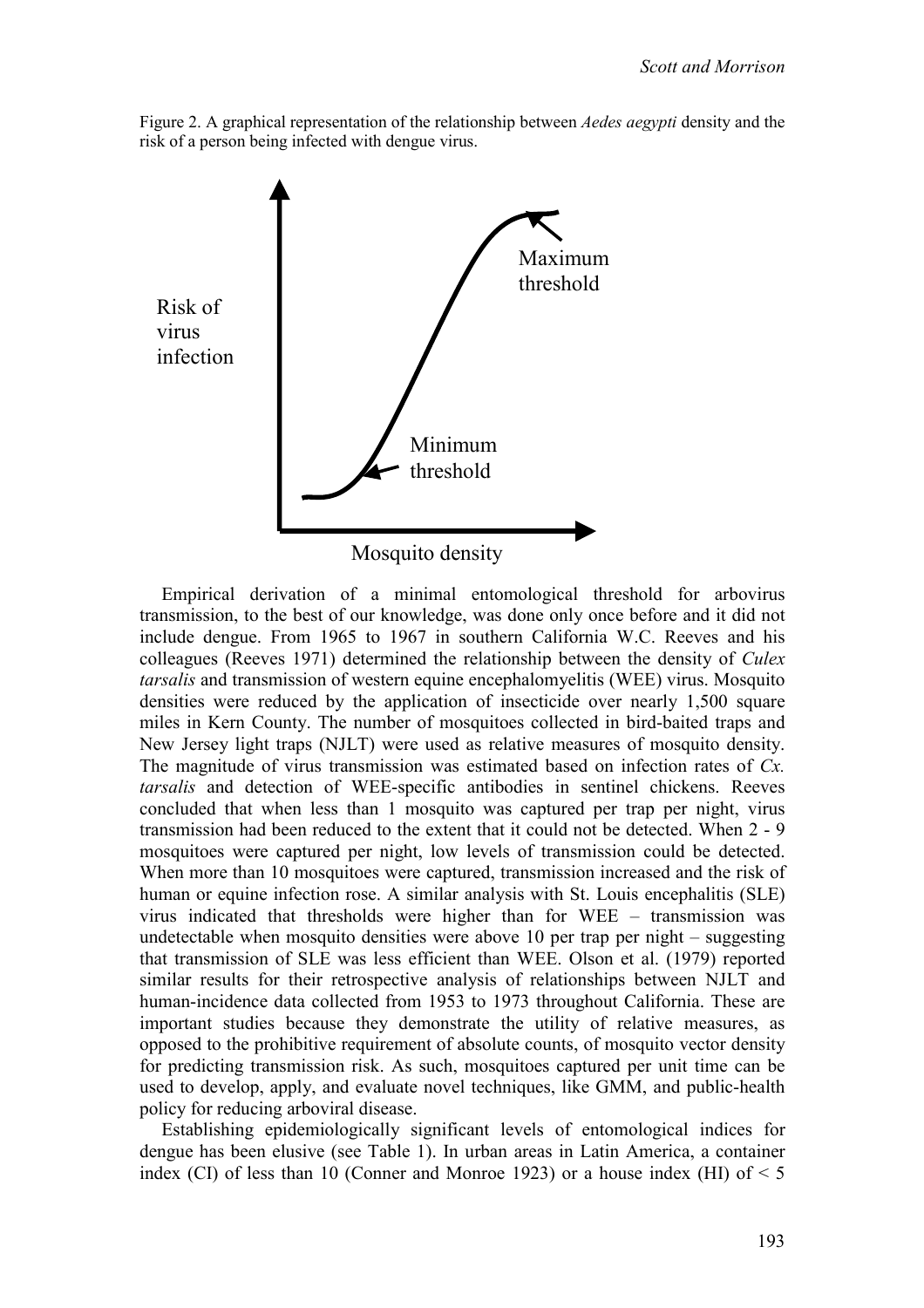(Soper 1967) was considered a prophylactic level for yellow-fever transmission. During a yellow-fever epidemic in Diourbel, Senegal, transmission occurred only in areas where the World Health Organization density index was > 5 (Brown 1977). PAHO (*Dengue and dengue hemorrhagic fever in the Americas: guidelines for prevention and control* 1994) recognizes three levels of infestation for dengue transmission: low (HI <  $0.1\%$ ), medium (HI =  $0.1-5\%$ ), and high (HI > 5%). These estimates were similarly obtained retrospectively. They require empirical verification because results from field studies indicate that there is an inconsistent relationship between larval indices and virus transmission rates (Focks and Chadee 1997).

| Index          |               | <i>Aedes aegypti</i> density      | Author                  |
|----------------|---------------|-----------------------------------|-------------------------|
| Container      | $< 10\%$      | Safe zone for yellow-fever        | Monroe<br>Connor<br>and |
| index          |               | transmission                      | 1923                    |
| House          | $< 5\%$       | Prophylactic for yellow fever     | Soper 1967              |
| index          |               |                                   |                         |
| <b>Breteau</b> | $\leq 5$      | yellow-fever<br>of<br>Absence     | Brown 1977              |
| index          |               | transmission                      |                         |
| House          | >15%          | hemorrhagic<br>fever<br>Dengue    | Brown 1977              |
| index          |               | present                           |                         |
| Pupae per      | $1.05 - 0.26$ | Unable<br>dengue<br>sustain<br>to | Focks et al. 1995, 2000 |
| Person         |               | transmission                      |                         |

Table 1. Estimates of dengue entomological thresholds.

In the past 30 yrs, two countries – Cuba (Armada Gessa and Figueredo Gonzalez 1986) and Singapore (Chan 1985) – have instituted successful dengue-control programmes. At both locations control was vertically oriented and incorporated source reduction, space spraying, health education, and law enforcement – there were negative consequences for non-compliance. In response to a serious dengue epidemic in 1981, Cuba reduced the national HI from 35 to 0.2. Since then, maintaining a HI of <0.01 has prevented dengue (Guzmán et al. 1999). Before control programmes were instituted in Singapore, DHF was most prevalent where HI were >15 (Brown 1977). With control, HIs were reduced from 25 to  $\leq$  5 by 1973 and to  $\leq$  1 by the mid-1980s. Although dengue transmission persists and has been increasing since 1986, the incidence of dengue in Singapore remains considerably lower than in neighbouring countries.

We can safely expect that transmission thresholds will vary depending on a variety of factors. The extent of dengue transmission is determined by the level of herd immunity in the human population to circulating virus serotype(s); virulence characteristics of the viral strain; survival, feeding behaviour, and abundance of *Ae. aegypti*; climate; and human density, distribution, and movement (Focks et al. 1995; Kuno 1997). An important unanswered question in this regard concerns whether all these factors need to be measured to predict risk or, if the complexity of the system can be reduced, what kind of information needs to be gathered for which components? One way to address these issues is through the application of quantitative models.

A differential equation model of dengue transmission was developed to estimate the basic reproductive rate of dengue and to evaluate the relative merits of different insecticide and source-reduction control strategies (Newton and Reiter 1992). Results from the model reinforce conventional thoughts about the role of herd immunity in dengue-transmission dynamics. As herd immunity increased, higher mosquito densities were needed to support dengue transmission. For example, at >80%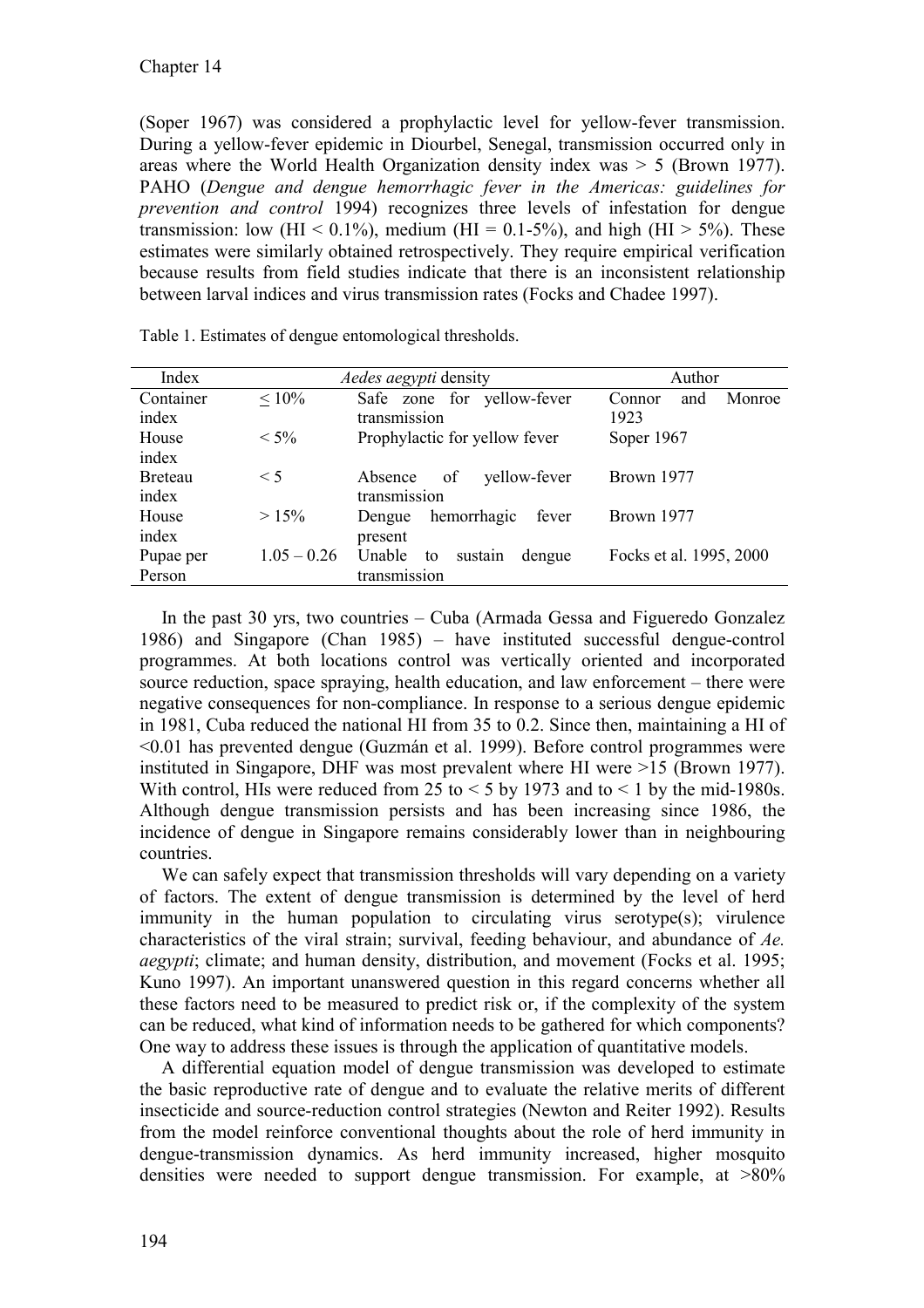immunity, no transmission occurred, even when mosquito densities were high (5) mosquitoes/person). Below 80% immunity, significant transmission could occur at increasingly lower vector densities. Thus, with herd immunity at 50%, about 40% of the human population can be infected at a density of 3 mosquitoes/person, whereas with herd immunities at 10%, a similar number of cases can occur at less than 1.5 mosquitoes/person. The authors pointed out that these conclusions require validation with field data.

During the early to mid-1990s two computer simulation models were developed that can be used to estimate dengue entomological thresholds (Focks et al. 1993a; 1993b; 1995). We will refer to them as the container-inhabiting mosquito simulation model, which led to development of the dengue-transmission simulation model. The mosquito model is a habitat- and weather-driven accounting programme of the population dynamics of *Ae. aegypti*. The dengue model accounts for the dynamics of a human population driven by country- and age-specific birth and death rates.

As part of a validation of the dengue model, data from a 1978 dengue epidemic in Honduras were examined (Focks et al. 1993b). During the epidemic, a positive correlation between *Ae. aegypti* indices and seroprevalence of dengue antibody was observed, which suggests that low mosquito densities prevented dengue transmission in unaffected communities (Figueroa et al. 1982). Simulations with lower mosquito abundances indicated that this explanation was plausible. Transmission thresholds for the Honduras site were estimated to be something less than 0.5 female *Ae. aegypti*/person, which corresponded to 0.25 pupae/person. Thresholds are expected to vary in association with fluctuations in ambient environmental conditions, especially temperature, and seroprevalence of the human population to circulating or introduced viruses (Focks et al. 1995; Focks 2003). These results indicate that minimum entomological thresholds for dengue are low and dynamics in the relationship between mosquito density and human infection are complex.

There is clearly a need for *Ae. aegypti* control guidelines that include realistic, quantitative goals. It is not enough to say we must reduce the mosquito population. We need to specify how much the population must be reduced and what effect that will have on virus transmission. With limited, and sometimes dwindling, resources there are distinct advantages to being able to target locations or components of the mosquito's life cycle/behaviour where intervention can do the most good. Simulation models are a tool for examining the relationship between mosquito abundance and dengue incidence, for identifying container habitats in which mosquito larvae are most numerous, to estimate the impact of removing containers on mosquito abundance and dengue transmission, and to estimate transmission thresholds.

Simulations with data from Iquitos, Peru, illustrate how the mosquito and dengue models can be used to characterize risk of virus transmission in geographically distinct areas. Although limited by sample size and a lack of temporal concordance with weather, seroprevalence and entomological data, this example nevertheless supports the notion that there is spatial heterogeneity of dengue risk in a single city. Entomological data were collected during 1994-1995, serologic determination of prevalence and incidence rates were carried out in 1993-1995, weather data were recorded during 1987-1991, and age-specific human demographic data came from 1993. In two neighbourhoods (Maynas and Tupac Amaru), we set the following starting parameters: a dengue-1 viremic person was introduced into the community once a month. Entomological surveys indicated that the number of pupae/person/ha was slightly higher in Maynas (0.40) than in Tupac Amaru (0.32). Similarly, the average number of adult female *Ae. aegypti*/person/ha generated by the mosquito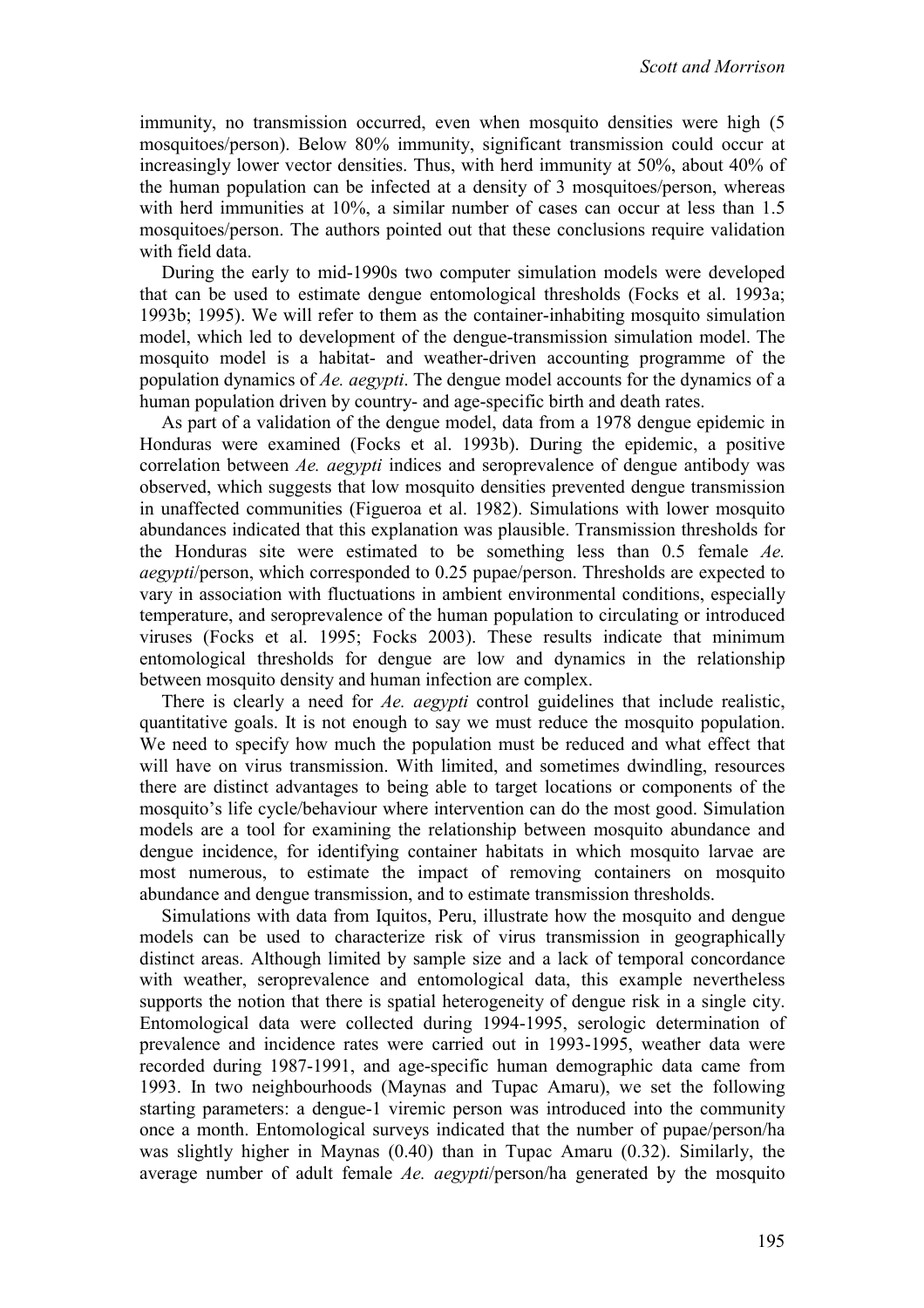model was 0.64 in Maynas and 0.60 in Tupac Amaru. For each neighbourhood we ran 10 simulations. Because stochastic events are sometimes important in the early phases of a mass-action phenomenon such as an epidemic, repeated simulations with the same starting conditions do not always result in similar outcomes. This is most likely to occur as conditions become intermediate between favouring the loss or the rapid expansion of transmission; that is, when the lower transmission threshold is approached.

Results from pre-intervention simulations are shown in panels A and C of Figure 3. Each point on the graph represents the dengue incidence rate (cases/1,000 population/120 days). At both sites, significant dengue-1 transmission was observed. Overall transmission rates were higher in Tupac Amaru, probably because the human population density was higher than in Maynas (353 versus 311 persons/ha). In both populations, dengue-1 epidemics occurred in most simulations.



Figure 3. Results of 10 computer simulations of the impact on dengue-1 virus transmission of *Ae. aegypti* control in Maynas and Tupac Amaru neighbourhoods of Iquitos, Peru. The model was set up to introduce dengue-1 virus one time per month per yr (day 120). (A) Maynas dengue-1, before insecticide or source-reduction interventions, pre-treatment. (B) Maynas dengue-1, after insecticide or source-reduction interventions, post-treatment. (C) Tupac Amaru dengue-1 pre-treatment. (D) Tupac Amaru dengue-1 post-treatment.

In the second phase of this exercise, we simulated a source-reduction intervention by removing selected containers that could serve as sites for larval development. For evaluation of a GMM release, modifications in equilibrium levels for mosquito susceptibility to virus infection or the density of competent vectors could be examined. For our study, we estimated that treating water barrels would reduce all pupal production by 69% in Maynas, based on Iquitos field data. Results from the vector-control simulations were dramatic (Figure 3, panels B and D). The estimated number of adult female *Ae. aegypti*/person/ha decreased from 0.64 to 0.27 and there was nearly complete prevention of virus transmission. Incidence rates never exceed 2 cases/1,000 population. In contrast, in Tupac Amaru simulated removal of all miscellaneous containers, which should have reduced pupal production by 43%, lowered the density of female mosquitoes/person/ha to 0.5 and reduced dengue-1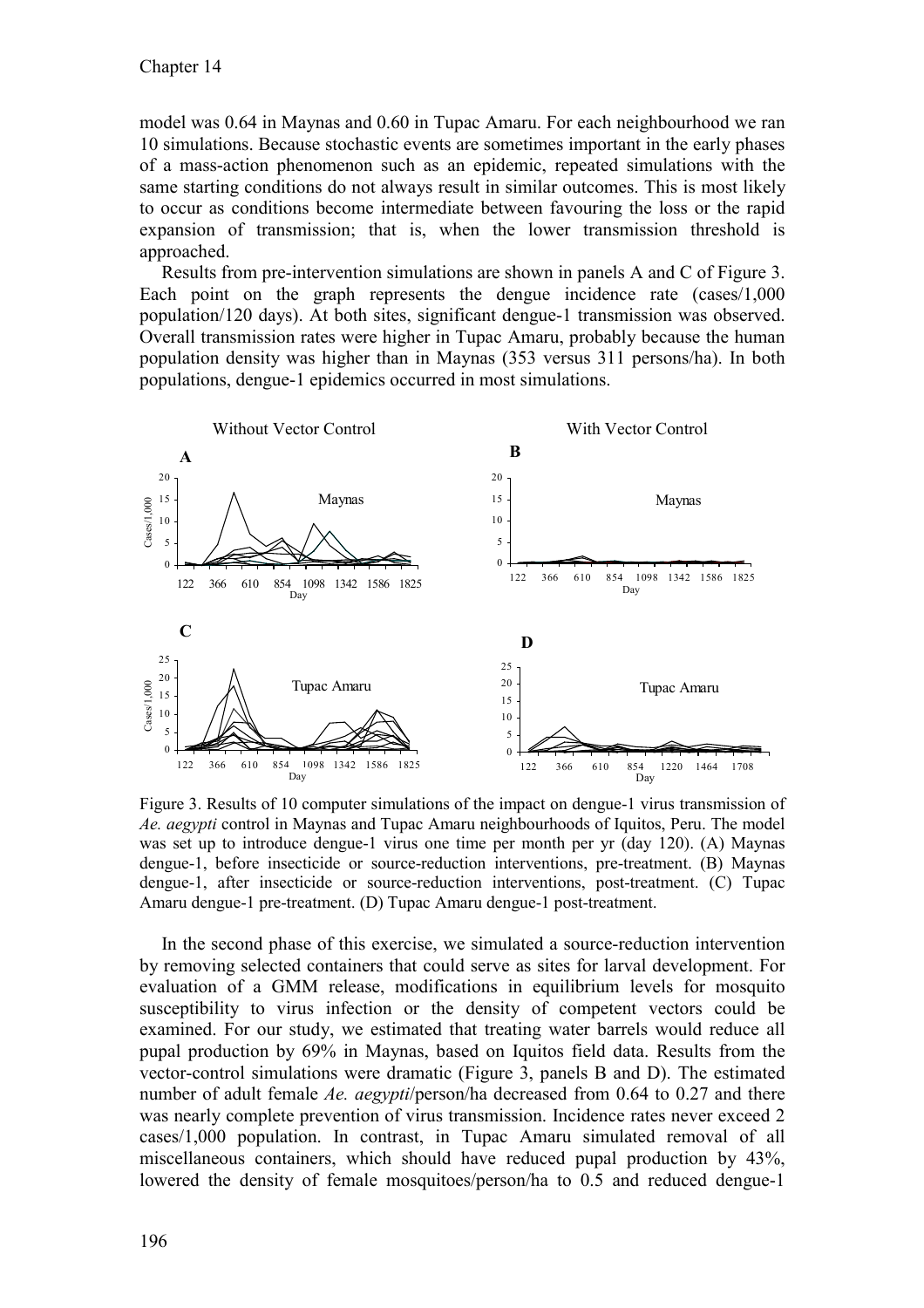transmission 3-fold. In Maynas it appeared that targeted source reduction lowered mosquito densities below the minimum threshold. Conversely, in Tupac Amaru even though densities did not go below the minimum threshold, transmission was decreased by about half. For a complete analysis, simulations would need to be run for each endemic or introduced virus serotype. Our example was limited to dengue-1. We expect that the predicted impact on virus transmission will be virus-specific and, thus, unique for each serotype.

The next step in the application of these tools will be to carry out field-based evaluations. How well does simulation output match with actual reductions in adult female density and, more importantly, modification in virus transmission? Advantages of the simulation models are that they are flexible, allowing modification of virtually any component that an investigator might want to change, and they are stochastic, multiple simulations can be used to evaluate the probability of transmission or estimate risk. Drawbacks are that their complexity makes them difficult to follow and potential errors in component parts are amplified by the interaction of many different variables, they are not spatially explicit, they measure infections but not severity of disease, and they require considerable help to set up prior to carrying out comparative simulations.

#### **What are the most informative measures of entomological risk?**

In general, correlations among entomological indices and dengue incidence rates are inconsistent, understudied, and poorly defined. This may be because the oftenused immature-mosquito indices are especially sensitive to sampling variation (Tun-Lin et al. 1996). Although more labour-intensive than the relatively simple immatureindices, monitoring adult mosquitoes, absolute pupal counts or larval productivity may be more predictive of disease risk. Two contributions are critical to breaking free from the conceptual rut in which dengue surveillance and control currently finds itself. First, there is an urgent need for rigorous field-based evaluations of the relationships among the available *Ae. aegypti* indices, virus transmission and disease. Second, new rapid and inexpensive methodologies are needed for assessing risk. As we explain below, it is becoming increasingly clear that dengue surveillance requires relatively large sampling efforts at frequent time intervals.

**Larval indices:** *Stegomyia* indices were developed (Conner and Monroe 1923; Breteau 1954) to monitor the progress of vector eradication efforts and to protect *Ae. aegypti*-free zones from re-infestation (Soper 1967). The house or premises index (HI: % of houses infested with larvae and/or pupae) has been used most widely, but it does not take into account the number of containers with immature mosquitoes nor the production of adults from those containers (*Dengue and dengue hemorrhagic fever in the Americas: guidelines for prevention and control* 1994). The container index (CI: % of water-holding containers infested with active immatures) only provides information on the proportion of water-holding containers that contain  $> 1$  immature mosquito; it does not account for variation in density or adult productivity. The Breteau index (BI: number of positive containers/100 houses) is considered the most informative because it establishes a relationship between positive containers and houses, but it fails to account for adults produced from containers.

Since 1971, a variety of alternative indices were proposed (Chan, Chan and Ho 1971; Bang, Bown and Onwubiko 1981; Chan 1985; Tun-Lin, Kay and Barnes 1995; Tun-Lin et al. 1996), which attempted to account better for adult productivity. In general, many of those indices were discounted because of the high degree of sample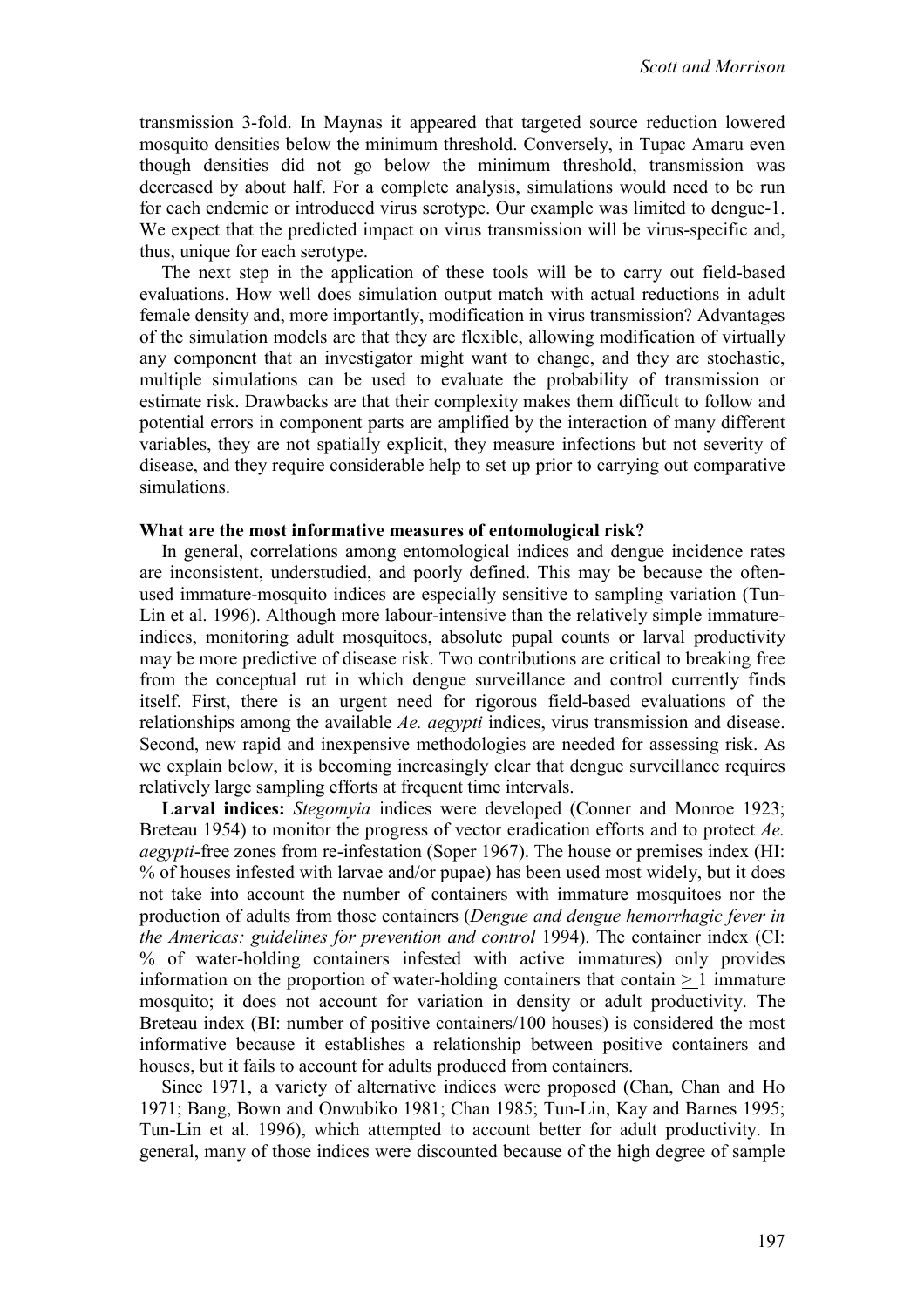variation and, perhaps more important, the severe logistical limitations that they posed (Tun-Lin, Kay and Barnes 1995).

**Pupal methods:** Advantages of using pupae as a measure of *Ae. aegypti* abundance are that (1) absolute counts of *Ae. aegypti* pupae are feasible in most domestic environments (Southwood et al. 1972; Focks et al. 1995), (2) pupal mortality is slight and well-characterized, and (3) the number of pupae/person is highly positively correlated with the number of adults mosquitoes/person (Southwood et al. 1972; Focks et al. 1981). For additional discussion on the relative merits of this approach, the reader is referred to a recent review by Focks (2003), which was intended to encourage the use of the pupal index. Disadvantages of the pupal index concern the time and manpower necessary to carry it out and sampling variation. Collecting individual pupae is time-consuming, especially from large containers. In areas where other *Aedes* species coexist in domestic habitats, pupae from each container must be held separately until they emerge as adults for proper identification. Development of *Ae. aegypti* within individual containers has an important cohort effect; that is, groups of larvae develop into pupae synchronously, so that the number of pupae observed is dependent on the day of survey. The difference of one day can result in collecting only a few pupae compared to potentially hundreds the next. Nevertheless, when it is applied to individual container types and when a sufficiently large number of houses are surveyed, the pupal index can be used to estimate adult density and the relative proportion of the adult *Ae. aegypti* population attributable to each kind of container (Focks and Chadee 1997). Large sample sizes are essential to overcome sampling problems associated with temporal and spatial variation in *Ae. aegypti* pupal production (Getis et al. (submitted)).

**Adult population densities:** In nature, adult *Ae. aegypti* population densities are relatively low compared to most other mosquito species and difficult to estimate, which based on current technology makes routine adult surveillance problematic (Reiter and Gubler 1997; Scott et al. 2000b). Capture techniques focus on females and include collecting mosquitoes that come to bite human bait (Nelson et al. 1978; Trpis and Häusermann 1986) or collection by indoor sweeps with hand nets (Tidwell et al. 1990) and other manual methods. A drawback to using humans to attract mosquitoes is the ethical concern of exposing collectors to virus infection. These kinds of capture techniques are labour-intensive and subject to complex operator and location influences (Reiter and Gubler 1997).

In an effort to standardize and make adult *Ae. aegypti* collection more straightforward, cardboard sticky lures are currently being evaluated (Bangs et al. 2001). Disposable cards that contain a chemical mosquito attractant and are coated with an adhesive can be placed in houses to capture mosquitoes. In a laboratory study, the infecting virus serotype was correctly detected by reverse-transcriptase polymerase chain reaction up to 30 days after experimentally infected mosquitoes were applied to the lure. Field studies will define the capture efficiency of this technique.

An indirect measure of adult female presence or absence is the oviposition trap or ovitrap. Black glass or plastic jars (ca. 500 ml) are partly filled with water. Eggs that were laid on a rough paddle or paper lining inside the trap can be collected and counted. The enhanced CDC ovitrap uses paired ovitraps with different dilutions (100% and 10%) of hay infusion and produces ca 8 times more *Ae. aegypti* eggs than regular ovitraps (Reiter, Amador and Colon 1991). Ovitraps do not provide estimates of *Ae. aegypti* population densities (*Dengue and dengue hemorrhagic fever in the Americas: guidelines for prevention and control* 1994; Reiter and Gubler 1997), but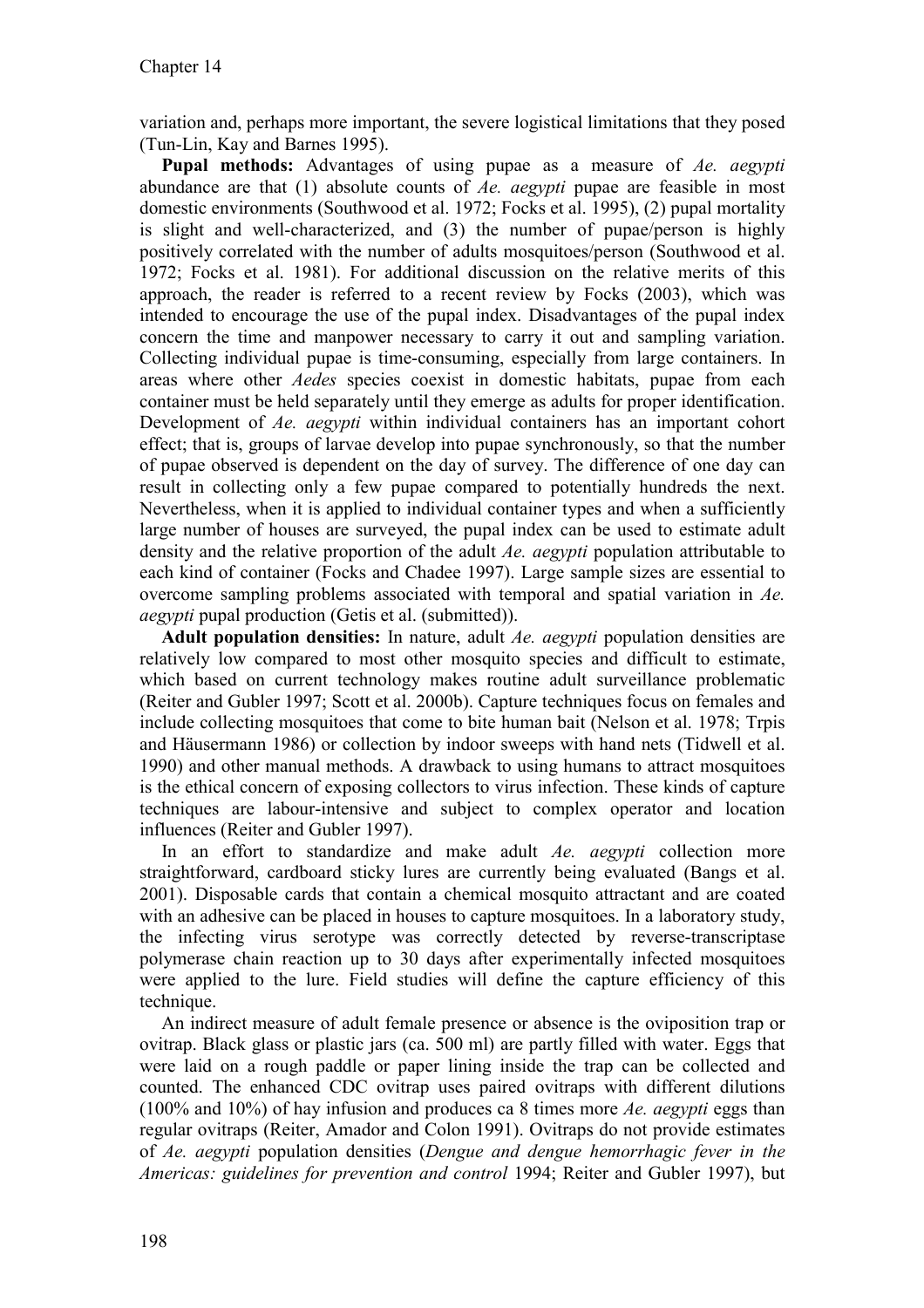they can give insights into relative changes in the adult female populations (*Dengue and dengue hemorrhagic fever in the Americas: guidelines for prevention and control* 1994). An important source of ovitrap error are biases, that have not been formally defined and likely vary from one site to another, associated with competition with other, natural oviposition sites.

The most effective adult *Ae. aegypti* collecting methodology is the backpack aspirator (Clark, Seda and Gubler 1994; Edman et al. 1992; Scott et al. 1993b; Scott et al. 1993a; Scott et al. 2000b). Mosquitoes are collected from resting sites, principally dark protected indoor sites, and densities can be estimated as the number of adults per house and as the number of houses positive for adults per number of houses sampled. Advantages of this method are that it results in collection of all physiological stages of female as well as male *Ae. aegypti*, not just females that are seeking a blood meal or laying eggs. The principal disadvantage is that it is labour-intensive and can be affected by variation in collector efficiency. Recent field studies in Thailand indicate that efficiency of skilled collectors is in the range of 20% of the mosquitoes in a house (Harrington, Edman and Scott unpublished data).

The fact that none of these methods is as informative or amenable to large-scale sampling as we would like, reinforces the statement we made earlier – a most significant contribution to dengue surveillance and control would be development of an operationally feasible technique to monitor adult female *Ae. aegypti* population densities. A similar recommendation can be made for anopheline mosquitoes and malaria surveillance.

#### **At what geographic scale are risk factors important; e.g., at what scale should they be measured?**

Without a clear understanding of the spatial dependence of risk-factor data, accurate quantification of mosquito density thresholds will not be possible. For example, if entomological risk factors, such as abundance, survival, dispersal, and feeding behaviour vary spatially we must use statistical techniques that do not assume that observations are independent. Numerous spatial statistical methods are now available that account for the spatial structure of data. At the operational level, information on the spatial characteristics of dengue risk factors will have important implications for selecting sampling strategies for surveillance, targeting control measures, and providing the framework to develop dengue risk maps.

Because they can be viewed as point processes, data on the distribution and abundance of *Ae. aegypti* and human dengue infections are well suited for spatial point pattern analysis and exploratory data analysis at different geographic scales (Gatrell et al. 1996; Getis 1999). Historically, most people studying *Ae. aegypti* have characterized temporal, rather than geographic, patterns in mosquito abundance (Gould et al. 1970; Sheppard et al. 1969; Yasuno and Pant 1970). In a few instances, spatial differences in *Ae. aegypti* population indices and rates of reported dengue cases were correlated with surveillance (Chan 1985; Morrison et al. 1998) and prospective longitudinal cohort data (Morrison and Scott unpublished data). In general, point pattern analysis allows one to test questions about clustering patterns for mosquito vectors and cases of disease among humans. For example, one can ask whether clustering patterns of dengue cases are primarily due to natural variation in *Ae. aegypti* population densities at households or whether clusters are merely the result of some *a priori* heterogeneity in the region were the study was conducted (Gatrell et al. 1996). It is also possible to determine the spatial scale over which clustering occurs and whether clusters are associated with proximity to specific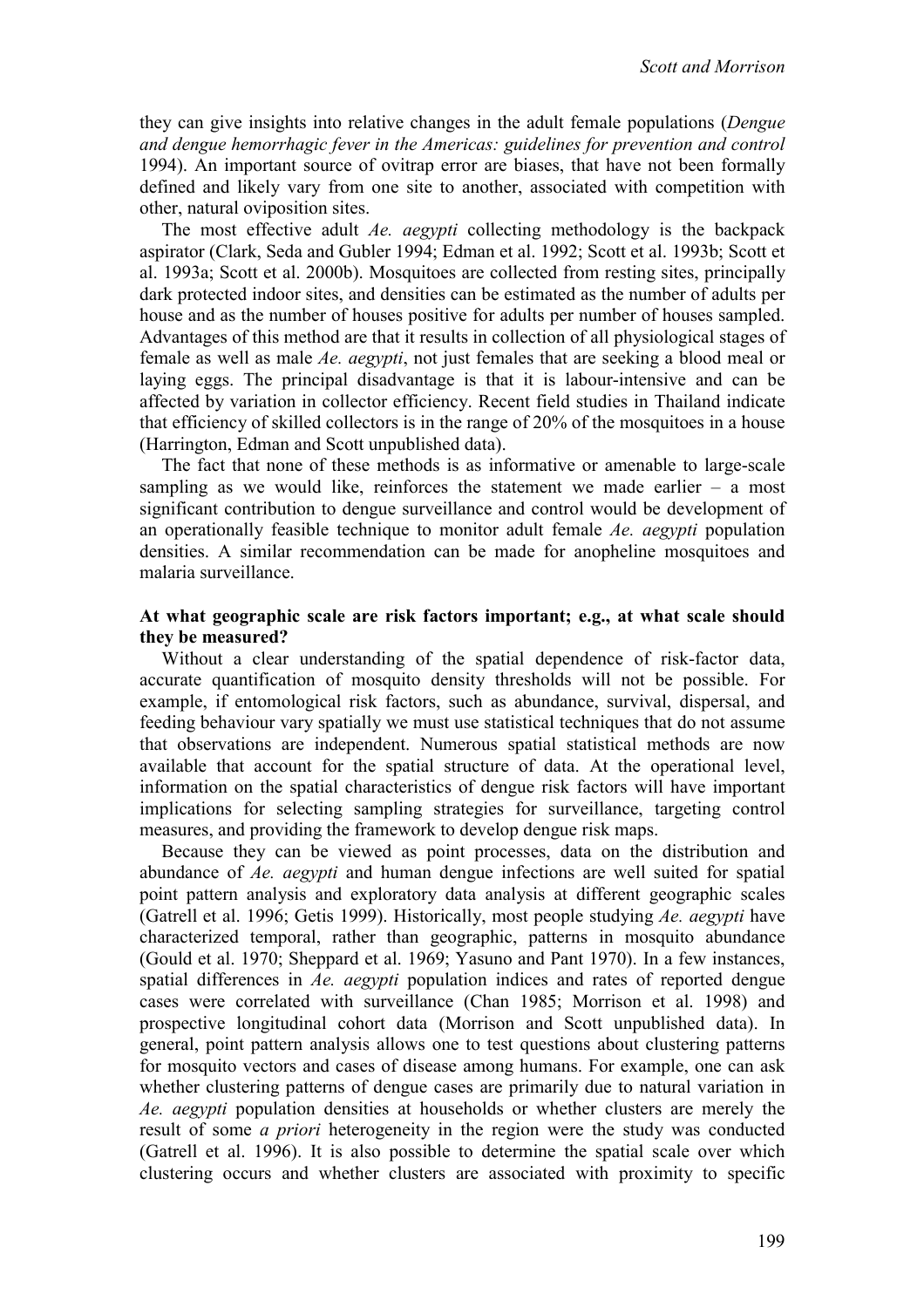features of interest, such as village meeting places, schools or markets. Geographic scale is especially important because of the modifiable areal-unit problem (MAUP). MAUP refers to variation in results when data are combined into sets of increasingly larger areal units or alternative combinations of base units at equal or similar scales (Openshaw and Taylor 1979). Both phenomena are common problems for dengue surveillance and control programmes because data are most commonly reported for areal units defined by political rather than epidemiological boundaries.

This technology was first applied to dengue transmission with reported cases from an epidemic in a small Puerto-Rican community – Florida, population 8,700 – during 1991 (Morrison et al. 1998). Each case was georeferenced to 10m and the data were managed in an ARC/INFO geographic information system. Twenty-six percent of the houses had more than one reported case of dengue. Using two types of pattern analysis – K-function and Knox test – significant clustering was detected in individual houses over short periods of time, 3 days or less. Beyond 3 days no clustering of cases was detected. The geographic spread of cases through the community was so rapid and extensive that their spatial distribution did not significantly change during the course of the epidemic.

The first large-scale spatially explicit study of variation in *Ae. aegypti* density is currently being carried out in the geographically isolated Amazonian city of Iquitos, Peru (Getis et al. (submitted)). Based on georeferenced larval, pupal, and adult *Ae. aegypti* samples collected in and around Iquitos households, analyses were carried out to define the (1) underlying spatial structure of *Ae. aegypti* infestations, (2) temporal stability of that structure, and (3) correlations between clusters at different *Ae. aegypti* life stages. Results from this study will have ramifications for estimating entomological risk of dengue transmission and standardizing dengue surveillance.

K-function (Ripley 1981; Getis 1984) and  $G_i^*$  (Ord and Getis 1995) analyses revealed distinct patterns of *Ae. aegypti* clustering in Iquitos. Clusters of development sites containing larvae or pupae were limited to the smallest measurement of scale; that is, 10 m or the area associated with approximately one or two houses. Adult *Ae. aegypti* were strongly clustered at 10 m and weakly out to a maximum of 30 m. Modest adult dispersal by flight (*Dengue haemorrhagic fever: diagnosis, treatment, prevention and control* 1997; *Prevention and control of dengue and dengue haemorrhagic fever: comprehensive guidelines* 1999; Edman et al. 1998; Harrington et al. 2001) likely accounts for similarities in spatial distribution between immature and adult *Ae. aegypti*. Limited adult distribution and the tendency for females to imbibe human blood frequently (Scott et al. 2000a) may explain the household clusters of clinically ill people over short periods of time in Florida, PR (Morrison et al. 1998). Interestingly, a cohort effect was detected in Iquitos in which stages of the mosquitoes' life cycles that are directly linked – for example, larvae to pupae – were spatially correlated to one another. If, however, a step in the development process is skipped – for example, larvae to adult – the correlation broke down. This helps explain the observation that the probability of positive containers being repeat offenders was relatively low. That is to say, why most positive containers were not infested with *Ae. aegypti* during repeated sampling. These results indicate that most containers are in flux, moving from containing immature *Ae. aegypti* and producing adults to returning to negative status. An important ecological implication of this observation is that *Ae. aegypti* populations in Iquitos appear not to be in equilibrium with the containers in which immature mosquitoes develop. Perhaps as proposed by Southwood et al. (1972) and Dye (1984) for *Ae. aegypti* in Thailand, in Iquitos availability of oviposition sites does not have a major regulating affect on adult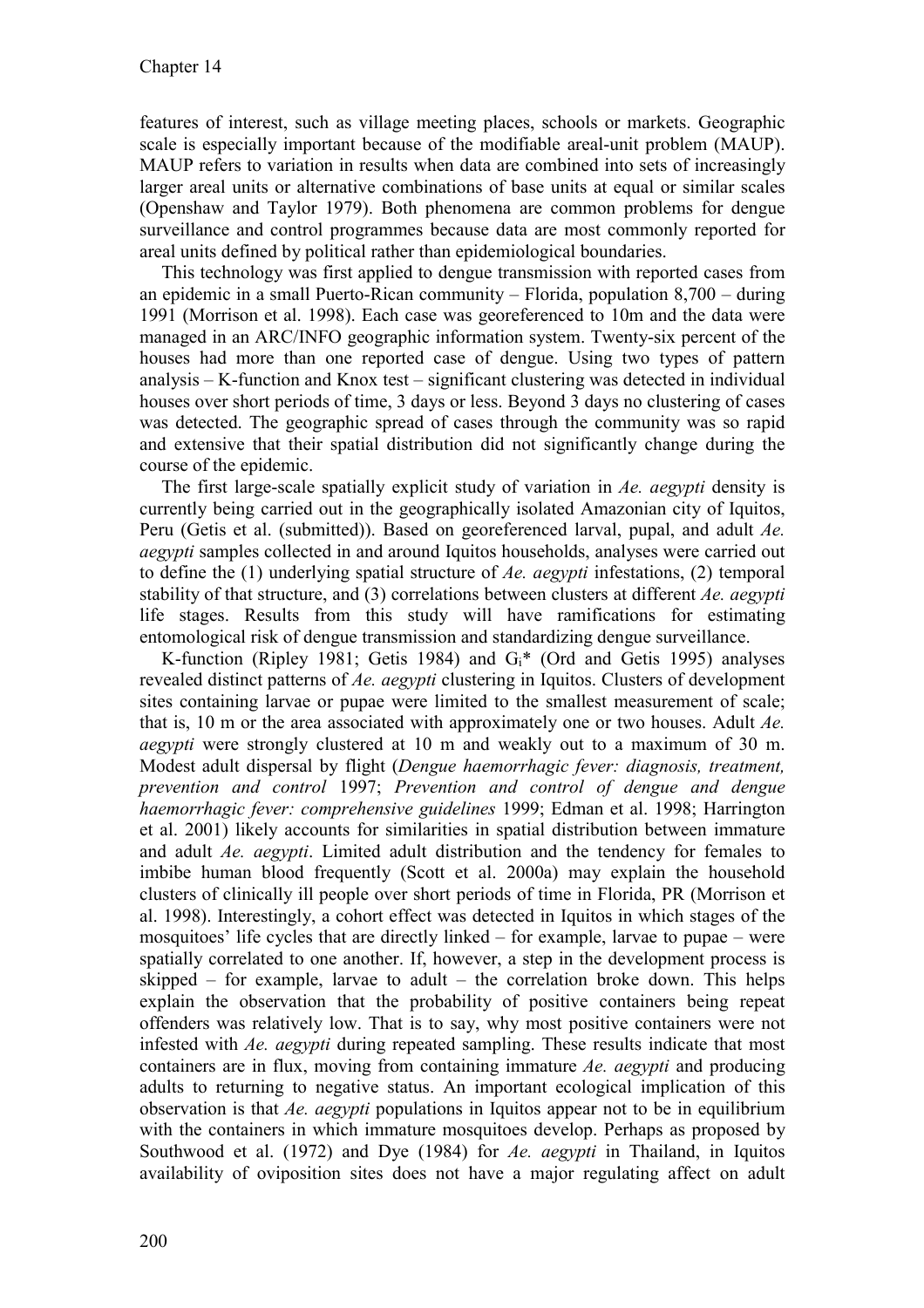density. An implication of these results to *Ae. aegypti* surveillance for a GMM programme is that entomological risk must be measured at the level of the household at frequent time intervals. In Iquitos source reduction and education campaigns in conjunction with a GMM release are more likely to result in sustained reductions in *Ae. aegypti* populations and disease control than only using larviciding strategies targeted at specific container types.

## **Implications**

To make the transition from eradication to control programmes, like population replacement, we must quantify the relationship between *Ae. aegypti* abundance and dengue virus transmission. The most effective way to characterize the density-risk association is to carry out prospective longitudinal cohort studies that measure simultaneously mosquito density, dengue incidence, and severity of disease. Study designs should not be limited to reported cases; rather they should include a variety of methods for monitoring the human population for symptomatic and asymptomatic infections. This could be done, for example, with a combination of scheduled blood draws and techniques for actively identifying disease. Prescribed serologic testing from a study cohort will capture all infections. Fever studies and monitoring attendance at some regular function, like school, will identify which of those infections resulted in disease, and from those individuals the severity of disease can be derived. Entomological and human data should be georeferenced – managed in geographic information systems – so that it can be analysed for epidemiologically relevant spatial and temporal patterns. Targeted reductions in adult female density in conjunction with incidence and disease monitoring would verify the existence of thresholds and quantify the relationship between abundance and incidence of disease. Absolute measures of disease reduction will be difficult to obtain. A more productive approach would be to note the relative affects of different control scenarios (Dye 1992). From that kind of knowledge base the likelihood increases dramatically for understanding the effects of a GMM release. Simulation models can be used for this purpose, but before that happens the predictive capabilities of models must be properly validated with prospective field data. To determine what methods will be most useful in an operational context for initially evaluating and ultimately monitoring disease reduction from a GMM release we must develop new entomological survey techniques and properly evaluate the existing techniques that are summarized above.

As defined in our introduction, we limited our discussion to the relationship between reduced vector competence and decreased disease risk. It is worth pointing out, however, that the prospects for dengue control would benefit by expanding our perspective to phenotypes other than refractoriness to pathogen infection (Rascon, Styer and Scott 2003). Examples of alternative phenotypes could include extension of the extrinsic incubation period, reduction of life span, age-dependent induction of mortality, reduction in blood-feeding frequency or the tendency to take blood meals from humans, and alterations in reproductive behaviour and biology. If these or other alternative approaches are pursued, the need for an entomological scaffolding like the one we discussed in this chapter will continue to be required for predicting outcomes and monitoring applications. An increasingly detailed understanding of the relationships between mosquito ecology and the epidemiology of the pathogens that they transmit is and will continue to be a fundamental component of improved publichealth programs.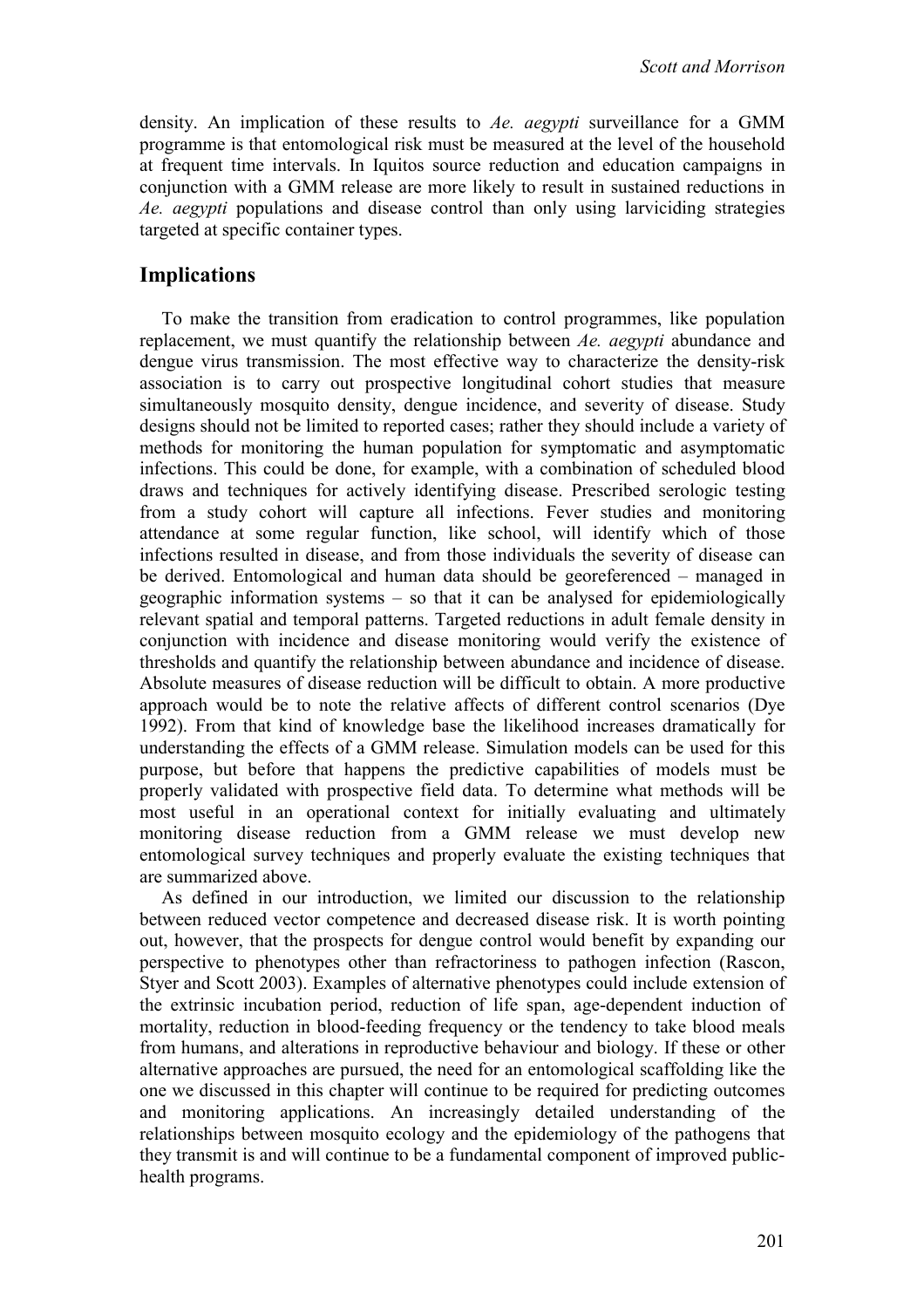## **Acknowledgements**

Research described in this report was supported by National Institutes of Health grants AI-42332 and AI-22119. We thank participants at the Wageningen Conference – and especially A. Getis, D. Focks, W. Takken, B.G.J. Knols, and C. Boëte – for helpful discussions on the topics addressed.

## **References**

- Armada Gessa, J.A. and Figueredo Gonzalez, R., 1986. Application of environmental management principles in the program for eradication of *Aedes* (*Stegomyia*) *aegypti* (Linneus, 1762) in the Republic of Cuba, 1984. *Bulletin of the Pan American Health Organization,* 20 (2), 186-193.
- Bang, Y.H., Bown, D.N. and Onwubiko, A.O., 1981. Prevalence of larvae of potential yellow fever vectors in domestic water containers in south-east Nigeria. *Bulletin of the World Health Organization,* 59 (1), 107-114.
- Bangs, M.J., Tan, R., Listiyaningsih, E., et al., 2001. Detection of dengue viral RNA in *Aedes aegypti* (Diptera: Culicidae) exposed to sticky lures using reversetranscriptase polymerase chain reaction. *Journal of Medical Entomology,* 38 (5), 720-724.
- Boëte, C. and Koella, J.C., 2003. Evolutionary ideas about genetically manipulated mosquitoes and malaria control. *Trends in Parasitology,* 19 (1), 32-38.
- Breteau, H., 1954. La fievere jaune en Afrique occidentale francaise: un aspect de la medicine preventive massive. *Bulletin of the World Health Organization,* 11, 453-481.
- Brown, A.W.A., 1977. Yellow fever, dengue and dengue haemorrhagic fever. *In:* Howe, G. M. ed. *A world geography of human diseases*. Academic Press, London, 271-316.
- Chan, K.L., 1985. *Singapore's dengue haemorrhagic fever control programme: a case study on the successful control of Aedes aegypti and Aedes albopictus using mainly environmental measures as a part of integrated vector control*. Sourtheast Asia Medical Information, Tokyo.
- Chan, Y.C., Chan, K.L. and Ho, B.C., 1971. *Aedes aegypti* (L.) and *Aedes albopictus* (Skuse) in Singapore City. 1. Distribution and density. *Bulletin of the World Health Organization,* 44 (5), 617-627.
- Charlwood, J.D., Smith, T., Lyimo, E., et al., 1998. Incidence of *Plasmodium falciparum* infection in infants in relation to exposure to sporozoite-infected anophelines. *American Journal of Tropical Medicine and Hygiene,* 59 (2), 243-251.
- Clark, G.G., Seda, H. and Gubler, D.J., 1994. Use of the "CDC backpack aspirator" for surveillance of *Aedes aegypti* in San Juan, Puerto Rico. *Journal of the American Mosquito Control Association,* 10 (1), 119-124.
- Conner, M.E. and Monroe, W.M., 1923. Stegomyia indices and their value in yellow fever control. *American Journal of Tropical Medicine,* 4, 9-19.
- *Dengue and dengue hemorrhagic fever in the Americas: guidelines for prevention and control*, 1994. Pan American Health Organization, Washington DC. Scientific Publication. No. 548.

*Dengue haemorrhagic fever: diagnosis, treatment, prevention and control*, 1997. World Health Organization, Geneva. [http://www.who.int/emc/diseases/ebola/Denguepublication/index.html]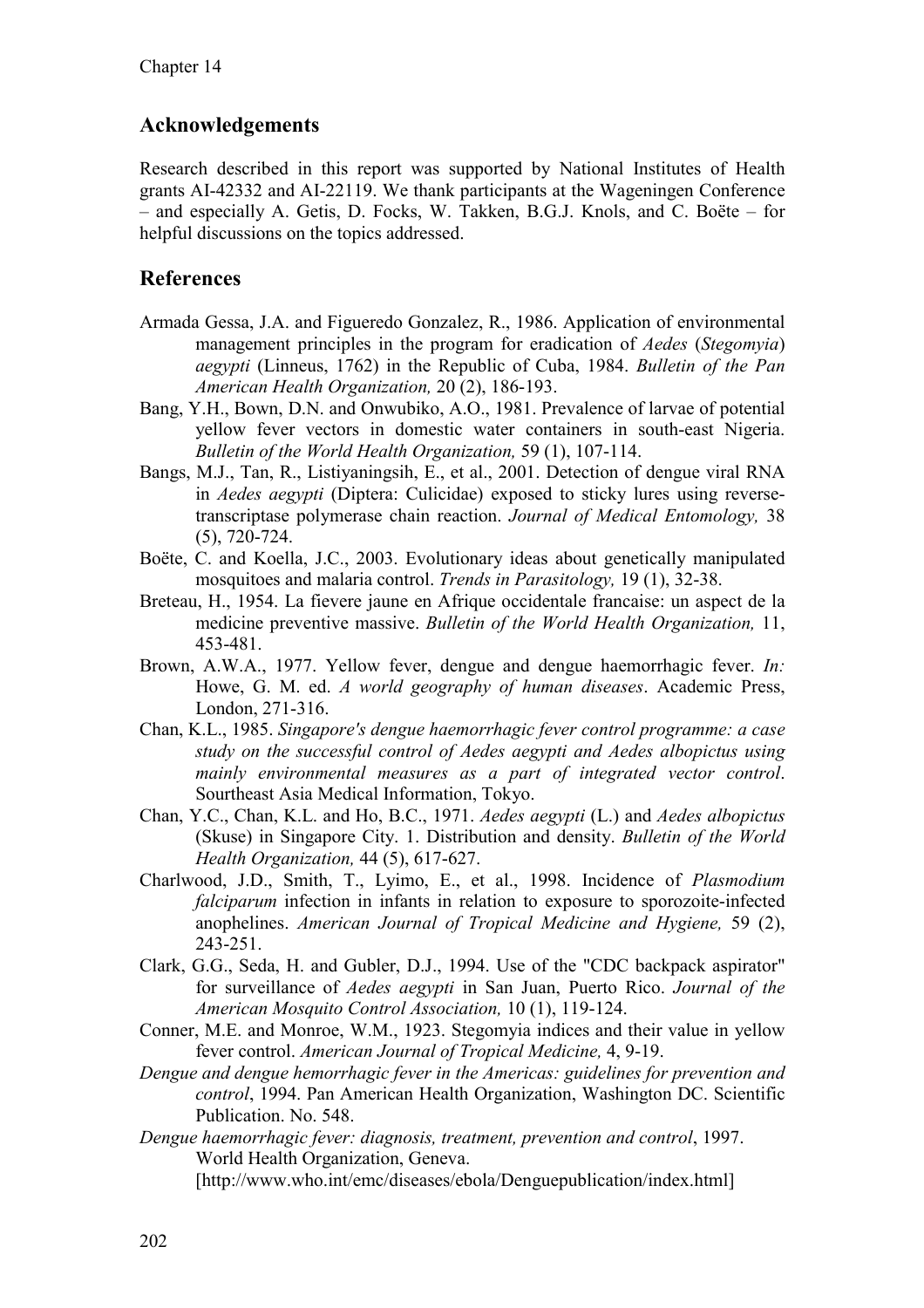- Dye, C., 1984. Models for the population dynamics of the yellow fever mosquito, *Aedes aegypti*. *Journal of Animal Ecology,* 53, 247-268.
- Dye, C., 1992. The analysis of parasite transmission by bloodsucking insects. *Annual Review of Entomology,* 37, 1-19.
- Edman, J.D., Scott, T.W., Costero, A., et al., 1998. *Aedes aegypti* (Diptera: Culicidae) movement influenced by availability of oviposition sites. *Journal of Medical Entomology,* 35 (4), 578-583.
- Edman, J.D., Strickman, D., Kittayapong, P., et al., 1992. Female *Aedes aegypti* in Thailand rarely feed on sugar. *Journal of Medical Entomology,* 29, 1035-1038.
- Figueroa, M., Pereira, R., Gutierrez, H., et al., 1982. Dengue epidemic in Honduras, 1978-1980. *Bulletin of the Pan American Health Organization,* 16 (2), 130- 137.
- Focks, D.A., 2003. *A review of entomological sampling methods and indicators for dengue vectors*. WHO, Geneva.

[http://www.who.int/tdr/publications/publications/pdf/dengue\_review.pdf]

- Focks, D.A. and Chadee, D.D., 1997. Pupal survey: an epidemiologically significant surveillance method for *Aedes aegypti*; an example using data from Trinidad. *American Journal of Tropical Medicine and Hygiene,* 56 (2), 159-167.
- Focks, D.A., Daniels, E., Haile, D.G., et al., 1995. A simulation model of the epidemiology of urban dengue fever: literature analysis, model development, preliminary validation, and samples of simulation results. *American Journal of Tropical Medicine and Hygiene,* 53 (5), 489-506.
- Focks, D.A., Haile, D.G., Daniels, E., et al., 1993a. Dynamic life table model for *Aedes aegypti* (Diptera: Culicidae): analysis of the literature and model development. *Journal of Medical Entomology,* 30 (6), 1003-1017.
- Focks, D.A., Haile, D.G., Daniels, E., et al., 1993b. Dynamic life table model for *Aedes aegypti* (diptera: Culicidae): simulation results and validation. *Journal of Medical Entomology,* 30 (6), 1018-1028.
- Focks, D.A., Sackett, S.R., Bailey, D.L., et al., 1981. Observations on containerbreeding mosquitoes in New Orleans, Louisiana, with an estimate of the population density of Aedes aegypti (L.). *American Journal of Tropical Medicine and Hygiene,* 30 (6), 1329-1335.
- Gatrell, A.C., Bailey, T.C., Diggle , P.J., et al., 1996. Spatial point pattern analysis and its application in geographical epidemiology. *Transactions of the Institute of British Geographers,* 21, 256-274.
- Getis, A., 1984. Interaction modeling using second-order analysis. *Environment and Planning A,* 16, 173-183.
- Getis, A., 1999. Spatial statistics. *In:* Longley, P. A., Goodchild, M. F., Maguire, D. J., et al. eds. *Geographic information systems*. John Wiley & Sons, New York, 239-251.
- Getis, A., Gray, K., Morrison, A.C., et al., (submitted). Characteristics of the spatial pattern of the dengue vector, Aedes aegypti, in Iquitos, Peru. *American Journal of Tropical Medicine and Hygiene*.
- Gould, D.J., Mount, G.A., Scanlon, J.E., et al., 1970. Ecology and control of dengue vectors on an island in the Gulf of Thailand. *Journal of Medical Entomology,* 7 (4), 499-508.
- Gubler, D.J. and Kuno, G. (eds.), 1997. *Dengue and dengue hemorrhagic fever*. CAB International, New York.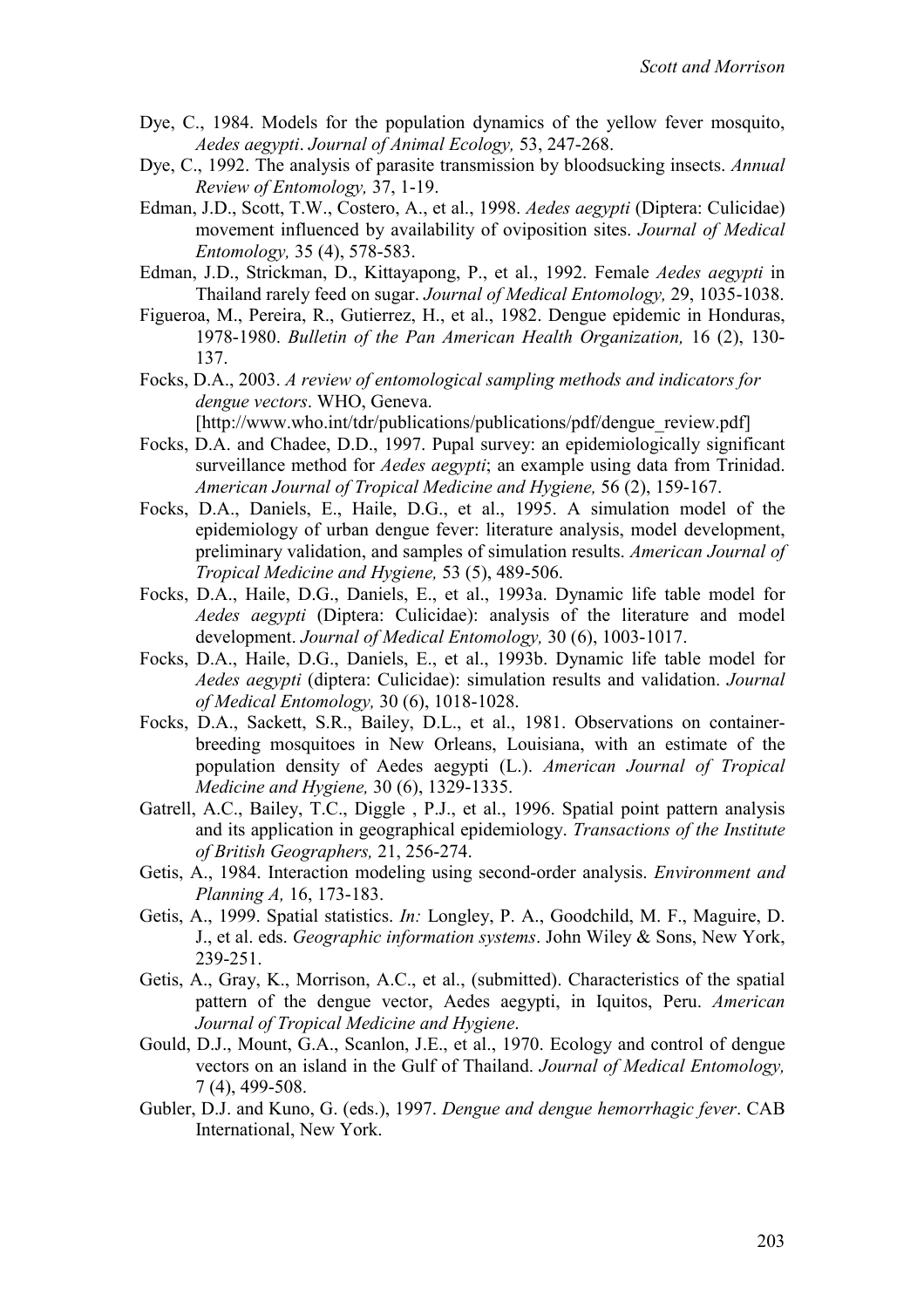- Guzmán, M.G., Kouri, G., Vázquez, S., et al., 1999. DHF epidemic in Cuba, 1981- 1997: some interesting observations. *Dengue Bulletin,* 23 (Dec), 39-43. [http://w3.whosea.org/DengueBulletin23/ch7.htm]
- Harrington, L.C., Buonaccorsi, J.P., Edman, J.D., et al., 2001. Analysis of survival of young and old *Aedes aegypti* (Diptera: Culicidac) from Puerto Rico and Thailand. *Journal of Medical Entomology,* 38 (4), 537-547.
- James, A.J., 2000. Control of disease transmission through genetic modification of mosquitoes. *In:* Handler, A. M. and James, A. A. eds. *Insect transgenesis : methods and applications*. CRC Press, Boca Raton, 319-333.
- Kuno, G., 1997. Factors influencing the transmission of dengue viruses. *In:* Gubler, D. J. and Kuno, G. eds. *Dengue and dengue hemorrhagic fever*. CAB International, New York., 61-88.
- Liebhold, A.M., Rossi, R.E. and Kemp, W.P., 1993. Geostatistics and geographic information systems in applied insect ecology. *Annual Review of Entomology,* 38, 303-327.
- Maxwell, C.A., Msuya, E., Sudi, M., et al., 2002. Effect on malaria morbidity of community-wide use in Tanzania of insecticide treated nets for 3-4 years. *Tropical Medicine and International Health,* 7 (12), 1003-1008.
- Morrison, A.C., Getis, A., Santiago, M., et al., 1998. Exploratory space-time analysis of reported dengue cases during an outbreak in Florida, Puerto Rico, 1991- 1992. *American Journal of Tropical Medicine and Hygiene,* 58 (3), 287-298.
- Nelson, M.J., Self, L.S., Pant, C.P., et al., 1978. Diurnal periodicity of attraction to human bait of *Aedes aegypti* (Diptera: Culicidae) in Jakarta, Indonesia. *Journal of Medical Entomology,* 14 (5), 504-510.
- Newton, E.A. and Reiter, P., 1992. A model of the transmission of dengue fever with an evaluation of the impact of ultra-low volume (ULV) insecticide applications on dengue epidemics. *American Journal of Tropical Medicine and Hygiene,* 47 (6), 709-720.
- Olson, J.G., Reeves, W.C., Emmons, R.W., et al., 1979. Correlation of *Culex tarsalis* population indices with the incidence of St. Louis encephalitis and western equine encephalomyelitis in California. *American Journal of Tropical Medicine and Hygiene,* 28 (2), 335-343.
- Openshaw, S. and Taylor, P., 1979. A million or so correlation coefficients: three experiments on the modifiable a real unit problem. *In:* Bennett, R. J., Thrift, N. J. and Wrigley, N. eds. *Statistical applications in the spatial sciences*. Pion, London, 127-144.
- Ord, J.K. and Getis, A., 1995. Local spatial autocorrelation statistics: distributional issues and an application. *Geographical Analysis,* 27, 286-306.
- *Prevention and control of dengue and dengue haemorrhagic fever: comprehensive guidelines*, 1999. WHO Regional Office for South-East Asia. Regional Publication. No. 29. [http://w3.whosea.org/searono29/pdf.htm]
- Rascon, J.L., Styer, L.M. and Scott, T.W., 2003. Wolbachia-induced mortality as a mechanism to modulate pathogen transmission by vector arthropods. *Journal of Medical Entomology,* 40 (2), 125-132.
- Reeves, W.C., 1971. Mosquito vector and vertebrate host interaction: the key to maintenance of certain arboviruses. *In:* Fallis, A. M., Desser, S. and Freeman, R. S. eds. *Ecology and physiology of parasites : a symposium, held at University of Toronto, 19 and 20 February 1970*. University of Toronto Press, Toronto, 223-230.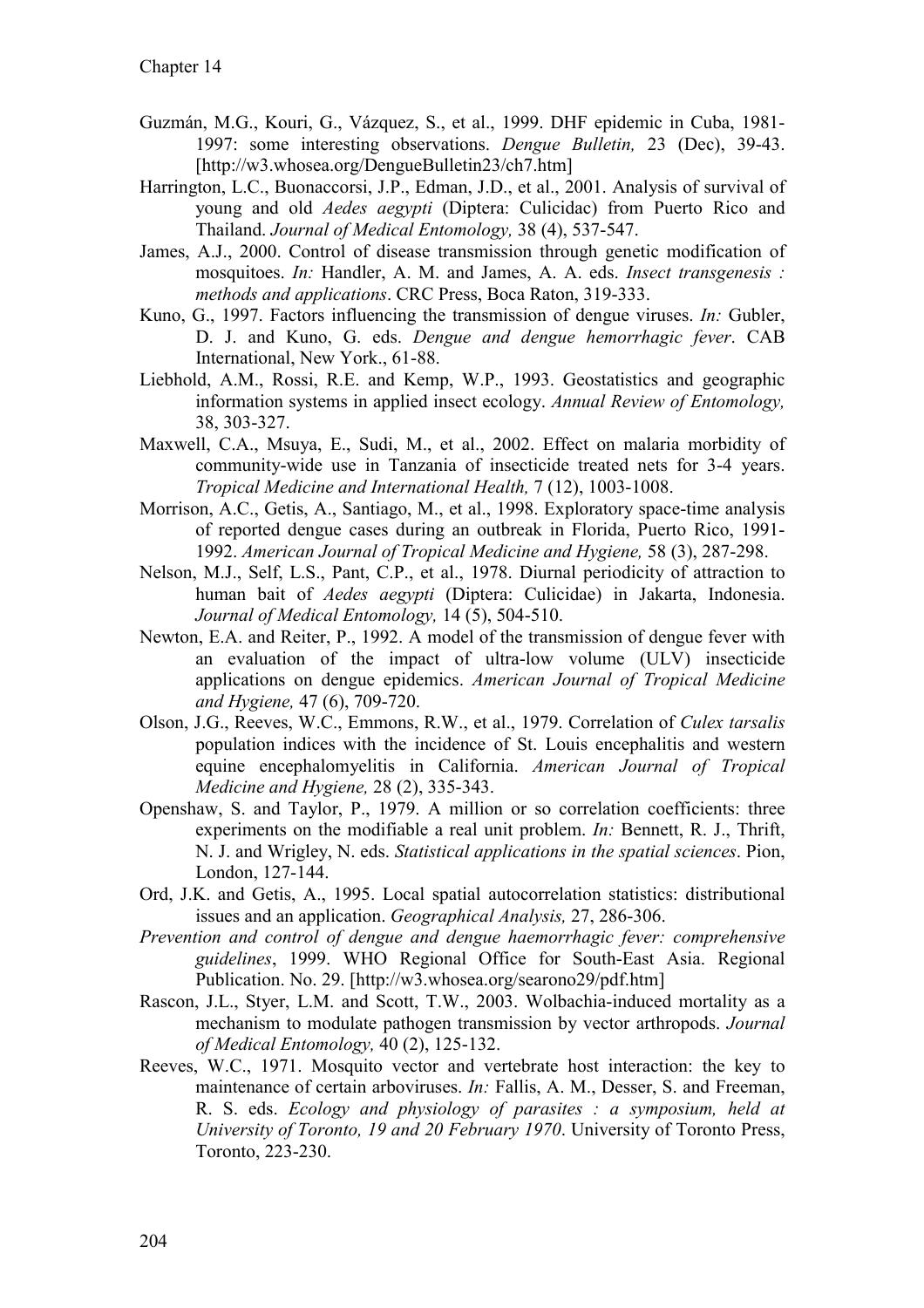- Reiter, P., Amador, M. and Colon, N., 1991. Enhancement of the CDC ovitrap with hay infusions for daily monitoring of *Aedes aegypti* populations. *Journal of the American Mosquito Control Association,* 7 (1), 52-55.
- Reiter, P. and Gubler, D.J., 1997. Surveillance and control of urban dengue vectors. *In:* Gubler, D. J. and Kuno, G. eds. *Dengue and dengue hemorrhagic fever*. CAB International, New York, 425-462.
- Ripley, B.D., 1981. *Spatial statistics*. Wiley, New York. Wiley series in probability and mathematical statistics.
- Scott, T.W., Amerasinghe, P.H., Morrison, A.C., et al., 2000a. Longitudinal studies of *Aedes aegypti* (Diptera: Culicidae) in Thailand and Puerto Rico: blood feeding frequency. *Journal of Medical Entomology,* 37 (1), 89-101.
- Scott, T.W., Chow, E., Strickman, D., et al., 1993a. Blood-feeding patterns of *Aedes aegypti* collected in a rural Thai village. *Journal of Medical Entomology,* 30, 922-927.
- Scott, T.W., Clark, G.C., Lorenz, L.H., et al., 1993b. Detection of multiple blood feeding in *Aedes aegypti* during a single gonotrophic cycle using a histological technique. *Journal of Medical Entomology,* 30 (94-99).
- Scott, T.W., Morrison, A.C., Lorenz, L.H., et al., 2000b. Longitudinal studies of *Aedes aegypti* (Diptera: Culicidae) in Thailand and Puerto Rico: population dynamics. *Journal of Medical Entomology,* 37 (1), 77-88.
- Scott, T.W., Takken, W., Knols, B.G.J., et al., 2002. The ecology of genetically modified mosquitoes. *Science,* 298 (5591), 117-119.
- Sheppard, P.M., Macdonald, W.W., Tonn, R.J., et al., 1969. The dynamics of an adult population of *Aedes aegypti* in relation to dengue haemorrhagic fever in Bangkok. *Journal of Animal Ecology,* 38, 661-702.
- Smith, T.A., Leuenberger, R. and Lengeler, C., 2001. Child mortality and malaria transmission intensity in Africa. *Trends in Parasitology,* 17 (3), 145-149.
- Soper, F.L., 1967. *Aedes aegypti* and yellow fever. *Bulletin of the World Health Organization,* 36 (4), 521-527.
- Southwood, T.R., Murdie, G., Yasuno, M., et al., 1972. Studies on the life budget of *Aedes aegypti* in Wat Samphaya, Bangkok, Thailand. *Bulletin of the World Health Organization,* 46 (2), 211-226.
- Tidwell, M.A., Williams, D.C., Carvalho Tidwell, T., et al., 1990. Baseline data on *Aedes aegypti* populations in Santo Domingo, Dominican Republic. *Journal of the American Mosquito Control Association,* 6 (3), 514-522.
- Trpis, M. and Häusermann, W., 1986. Dispersal and other population parameters of *Aedes aegypti* in an African village and their possible significance in epidemiology of vector-borne diseases. *American Journal of Tropical Medicine and Hygiene,* 35 (6), 1263-1279.
- Tun-Lin, W., Kay, B.H. and Barnes, A., 1995. Understanding productivity, a key to *Aedes aegypti* surveillance. *American Journal of Tropical Medicine and Hygiene,* 53 (6), 595-601.
- Tun-Lin, W., Kay, B.H., Barnes, A., et al., 1996. Critical examination of *Aedes aegypti* indices: correlations with abundance. *American Journal of Tropical Medicine and Hygiene,* 54 (5), 543-547.
- Vaughn, D.W., Green, S., Kalayanarooj, S., et al., 2000. Dengue viremia titer, antibody response pattern, and virus serotype correlate with disease severity. *Journal of Infectious Diseases,* 181 (1), 2-9.